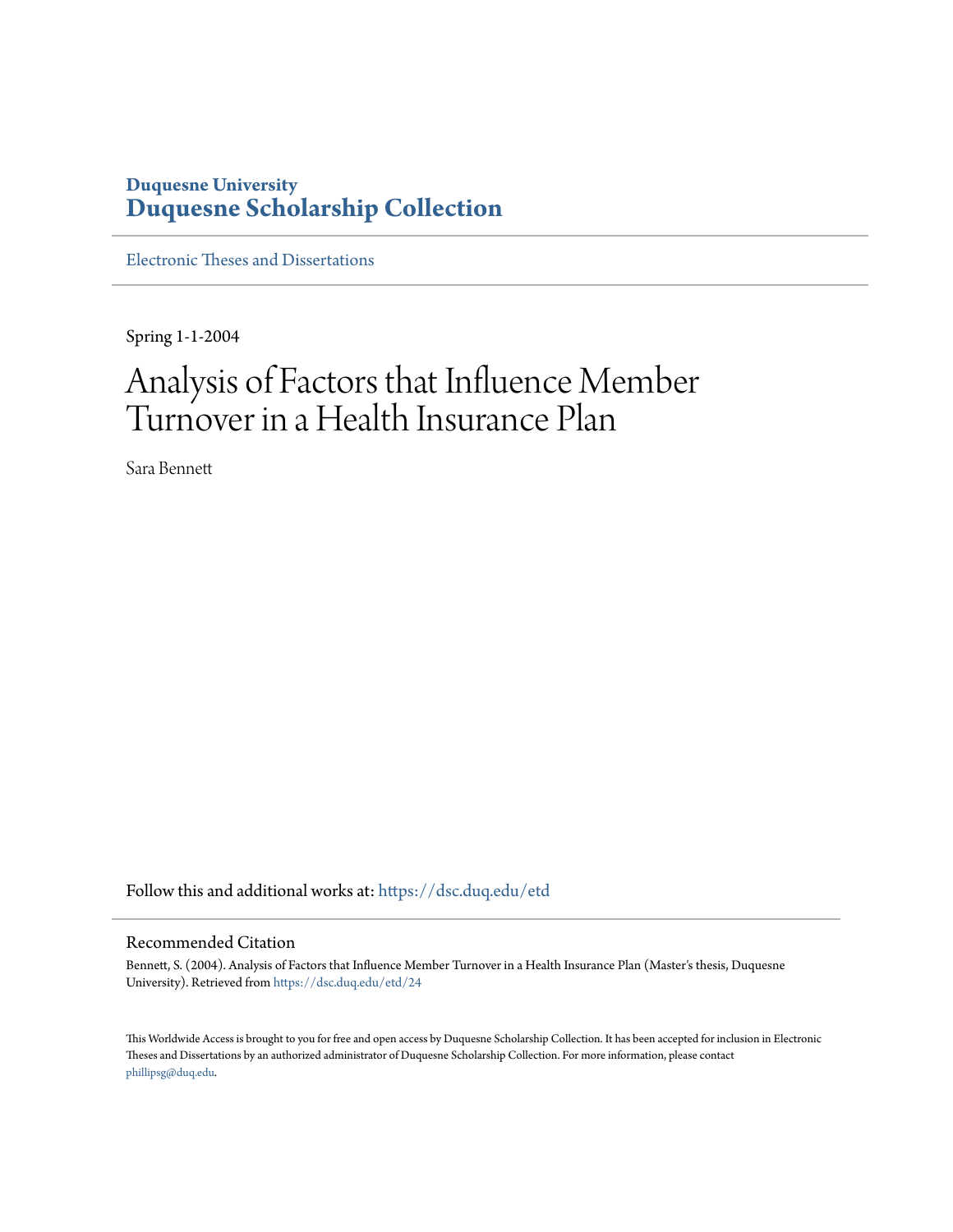### Analysis of Factors that Influence Member Turnover in a Health Insurance Plan

A Thesis

Presented to the Faculty

of the Department of Mathematics and Computer Science

McAnulty College and Graduate School of Liberal Arts

Duquesne University

in partial fulfillment of

the requirements for the degree of

Masters of Science in Computational Mathematics

by

Sara M. Bennett

April 16, 2004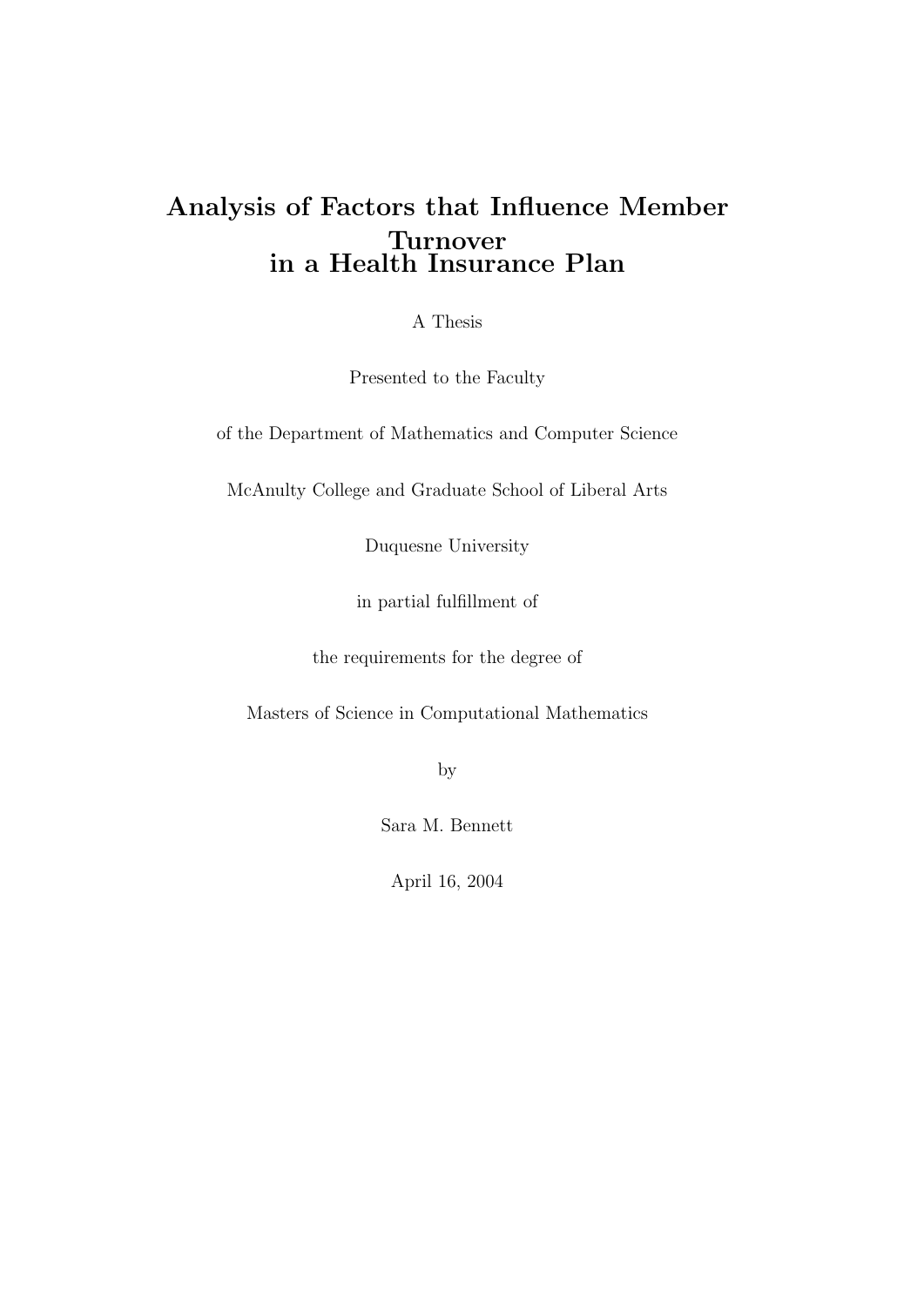#### Sara M. Bennett

#### Analysis of Factors that Influence Member Turnover in a Health Insurance Plan

Master of Science in Computational Mathematics

Department of Mathematics & Computer Science Duquesne University, Pittsburgh, PA, USA

April 16, 2004

APPROVED

John Kern, Ph.D., Assistant Professor Department of Mathematics & Computer Science

#### APPROVED

Richard Pro, Vice President Highmark Healthcare Informatics

APPROVED

Frank D'Amico, Ph.D., Chair Department of Mathematics & Computer Science

#### APPROVED

Kathleen Taylor, Ph.D., Graduate Director of Computational Mathematics Department of Mathematics & Computer Science

APPROVED

Constance D. Ramirez, Ph.D., Dean McAnulty College and Graduate School of Liberal Arts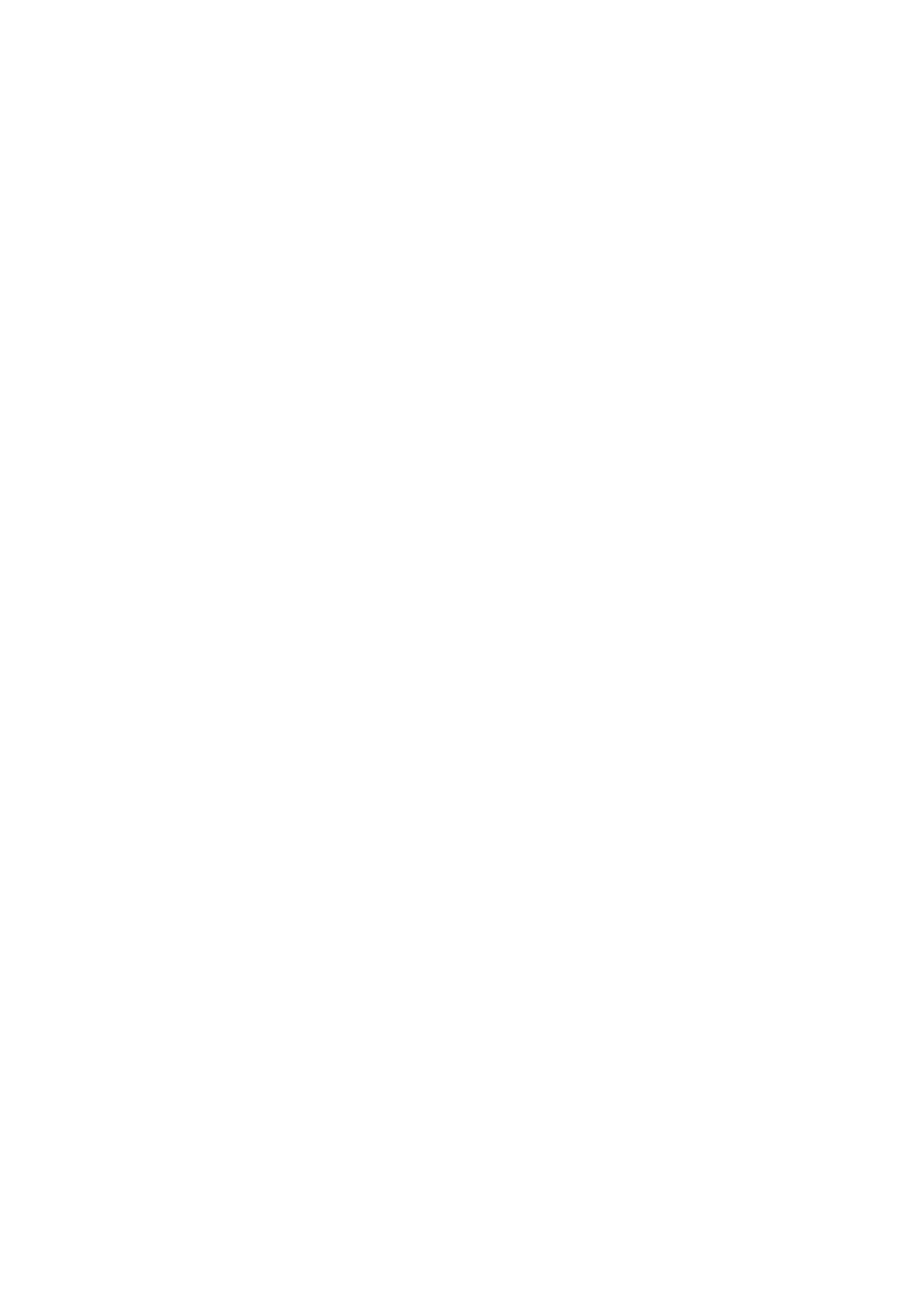#### Acknowledgements

First, I would like to thank my adviser, Dr. John Kern, for all his time, patience and guidance throughout the entire process. With his support, I was able to produce a work of which I can be proud. I would also like to thank all of my committee members, especially Richard Pro for his endless support and encouragement.

Special thanks goes to Tom Schultz who gave me the inspiration for this project. His extensive knowledge of the health insurance industry is invaluable.

I would also like to thank my fellow graduate students, Melissa, Jen and Joe, for their support. I'm not sure I would have survived this process without them.

Finally, I would like to thank my family—my parents, Beth, and Joe—for always believing in me.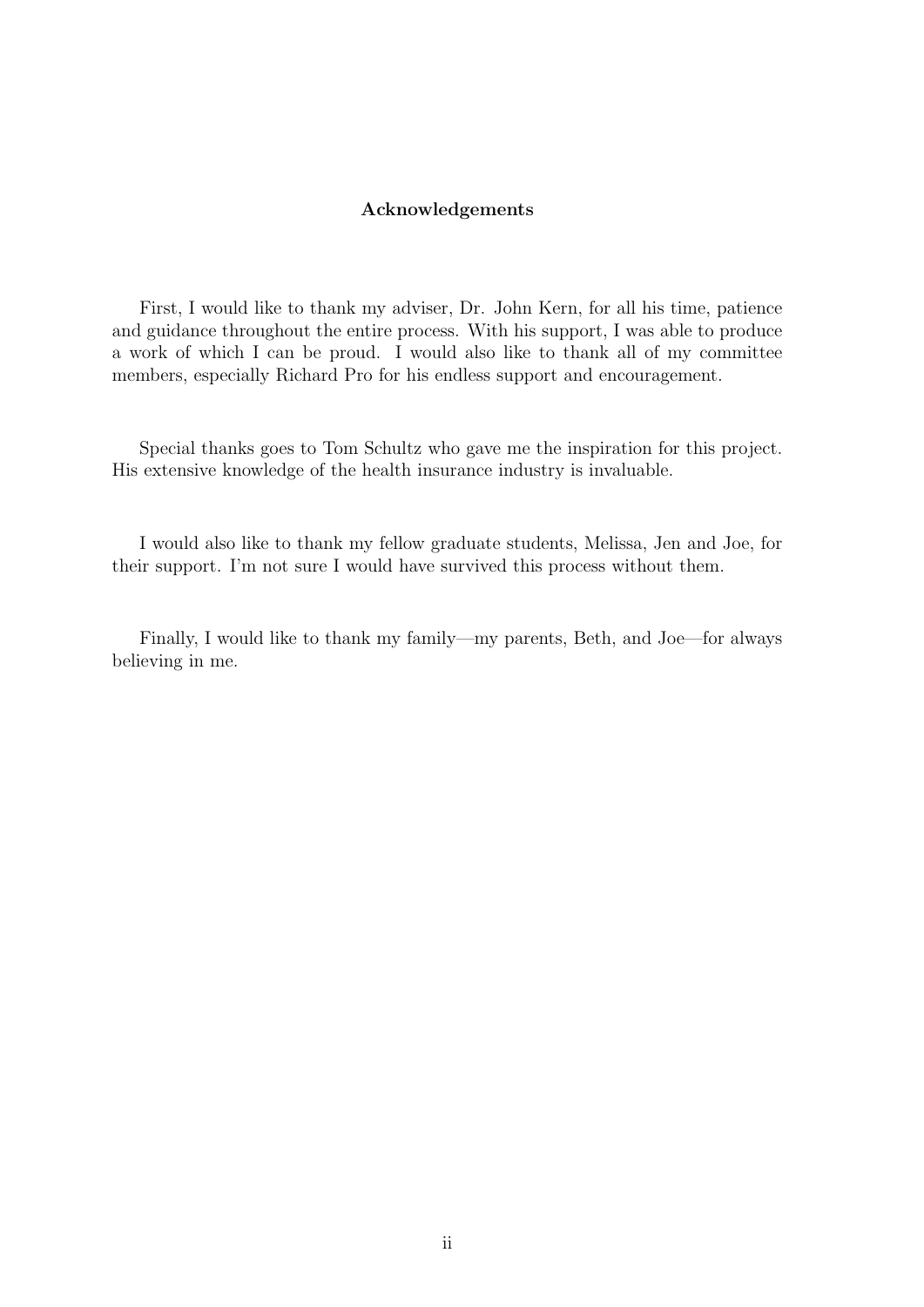# **Contents**

| $\mathbf{1}$   | Introduction                                              | $\mathbf{1}$   |  |  |  |  |
|----------------|-----------------------------------------------------------|----------------|--|--|--|--|
|                | 1.1                                                       | $\mathbf{1}$   |  |  |  |  |
|                | 1.2                                                       | $\overline{4}$ |  |  |  |  |
|                | 1.2.1                                                     | 6              |  |  |  |  |
|                |                                                           | 8              |  |  |  |  |
| $\mathbf{2}$   | Data Model and Parameter Estimation                       | 10             |  |  |  |  |
|                | 2.1                                                       | 10             |  |  |  |  |
|                | 2.2                                                       | 11             |  |  |  |  |
|                | Expert Opinion Gamma Point Mass Distribution<br>2.2.1     | 12             |  |  |  |  |
|                | 2.2.2                                                     | 14             |  |  |  |  |
| 3              | Applications                                              | 15             |  |  |  |  |
|                |                                                           | 15             |  |  |  |  |
| $\overline{4}$ | <b>Discussion</b>                                         | 21             |  |  |  |  |
|                | 4.1                                                       | 21             |  |  |  |  |
|                | 4.2                                                       | 24             |  |  |  |  |
|                | 4.3                                                       | 25             |  |  |  |  |
|                | A Initial Values: $\beta_i^{(0)}$                         | 27             |  |  |  |  |
|                | <b>B</b> Expert Values                                    | 28             |  |  |  |  |
|                | <b>Table of Estimates</b>                                 | 29             |  |  |  |  |
|                |                                                           |                |  |  |  |  |
|                | D Actual Proportion of Members Who Left When $X_{ii} = 1$ | 31             |  |  |  |  |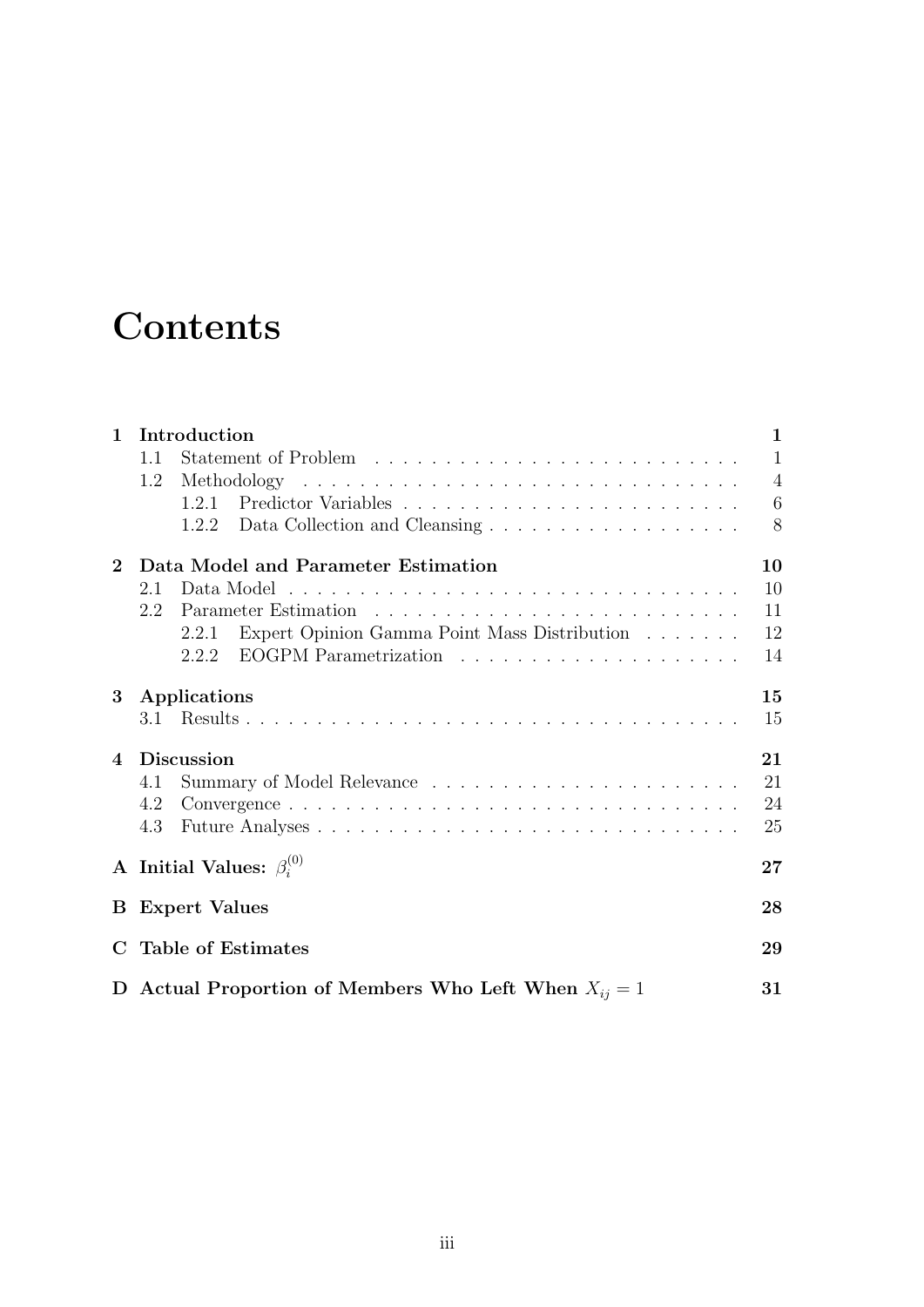## Chapter 1

## Introduction

In this research, we implement a multiple logistic regression model in which the coefficients of indicator variables are constrained to be zero or positive. By doing this, the contribution of each variable to the failure probability can be assessed. Due to this restriction on the coefficients, a Bayesian approach to parameter estimation which assigns mixture priors to the coefficients—is taken. The data is provided by a large health insurance company in Western Pennsylvania and includes the enrollment status and corresponding values of 84 predictor variables for 1,280,612 individuals. The insurer feels the analysis is needed to determine why its membership is declining, why its cost trend is higher than the national average, and what logical steps can be taken to reverse the current trends.

### 1.1 Statement of Problem

Over the last few years the health insurance market in Western Pennsylvania has experienced several changes. Foremost of these was the introduction of a new regional insurance provider. Before this plan was created, one insurer provided coverage for a large majority of the commercial health insurance market. Since the new plan was introduced, the large insurer has lost significant membership. In addition to the in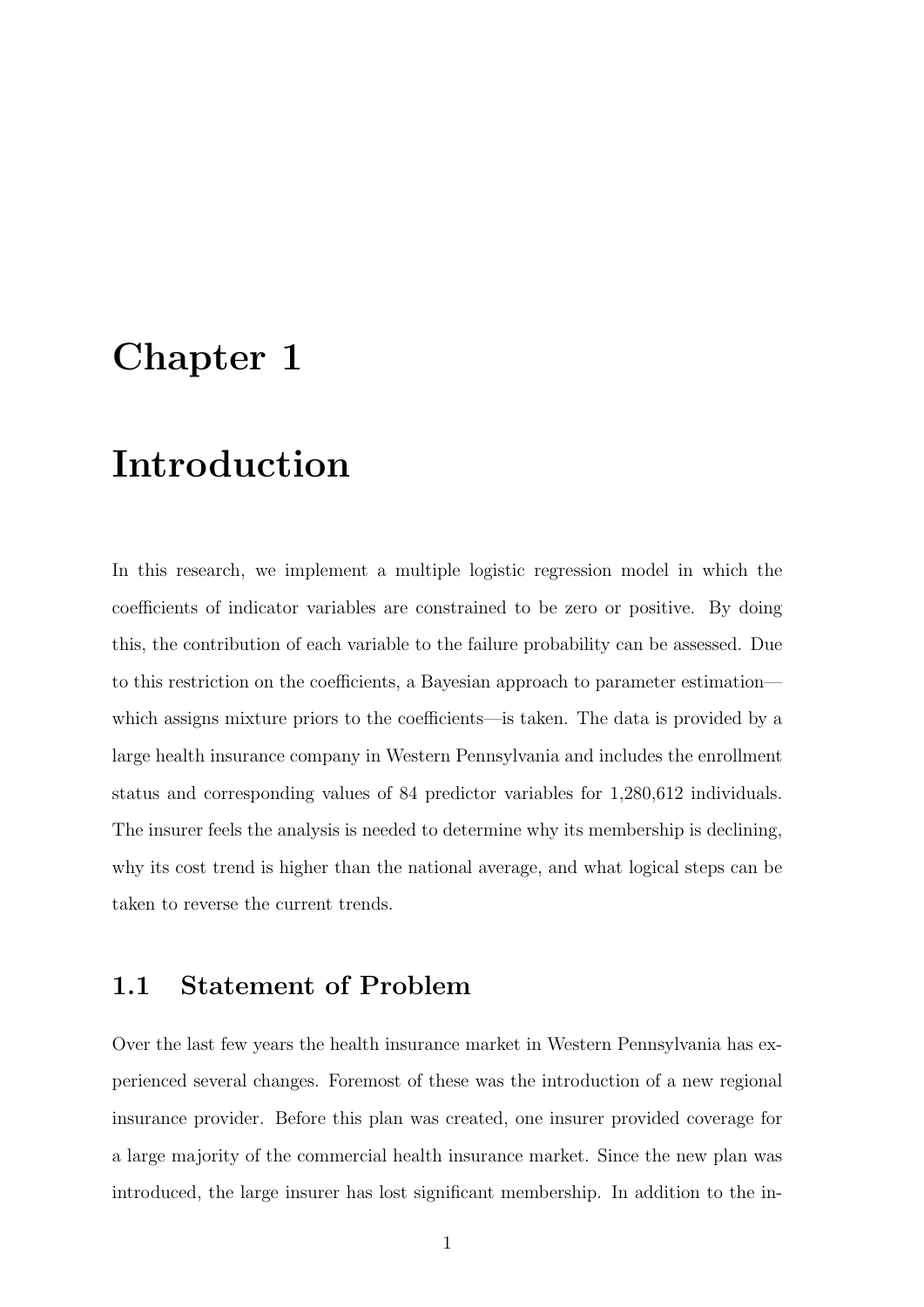creased competition, the economic impact of September 11th has caused changes in the commercial health insurance market. In an effort to control health insurance premium increases, employers, especially small business owners, have shifted more of the cost of health insurance to their employees. This cost shifting has come in the form of premium shifting as well as benefit cost shifting. For the employee, this means larger amounts deducted from their earnings to pay for insurance (the premium shifting), and higher co-pays and deductibles to pay when they need healthcare (the benefit cost shifting) (Draper et al. 2003). Along with the changing market environment, the demographics in Western Pennsylvania continue to change. Based on the average age of its residents, Allegheny County is the second oldest county in the United States. Between 1990 and 2000, the Pittsburgh metropolitan region's population decreased by 2 percent (U.S. Bureau of the Census). The age segments with the largest decreases were 60-64, 25-34, and 20-24  $(-25\%, -24\%, \text{and } -18\%, \text{ respectively})$ . The age segments with the largest increases were  $85+$ ,  $45-54$ , and  $75-84$   $(41\%, 38\%, \text{and})$ 23%, respectively).

As a result of the changing market, consumers are offered more options when choosing their health insurance. In an effort to more closely compete with the newer health insurance provider, the large insurer has made more health insurance product options available to the consumer. This increase in choice has allowed the consumer to choose the health plan that best fits his or her needs and financial situation. As a result, the healthiest members generally choose the products with the lowest premiums while the members with higher disease risk choose more generous benefit plans with higher premiums but lower co-pays and deductibles that they will be required to pay throughout the year (Sutton et al. 2002). This situation leads to adverse selection, which occurs when "the people who sign up for an insurance plan have costs that are greater than the expected costs that the insurance plan used to calculate the premium" (HealthInsurance.info 2002). Adverse selection increases the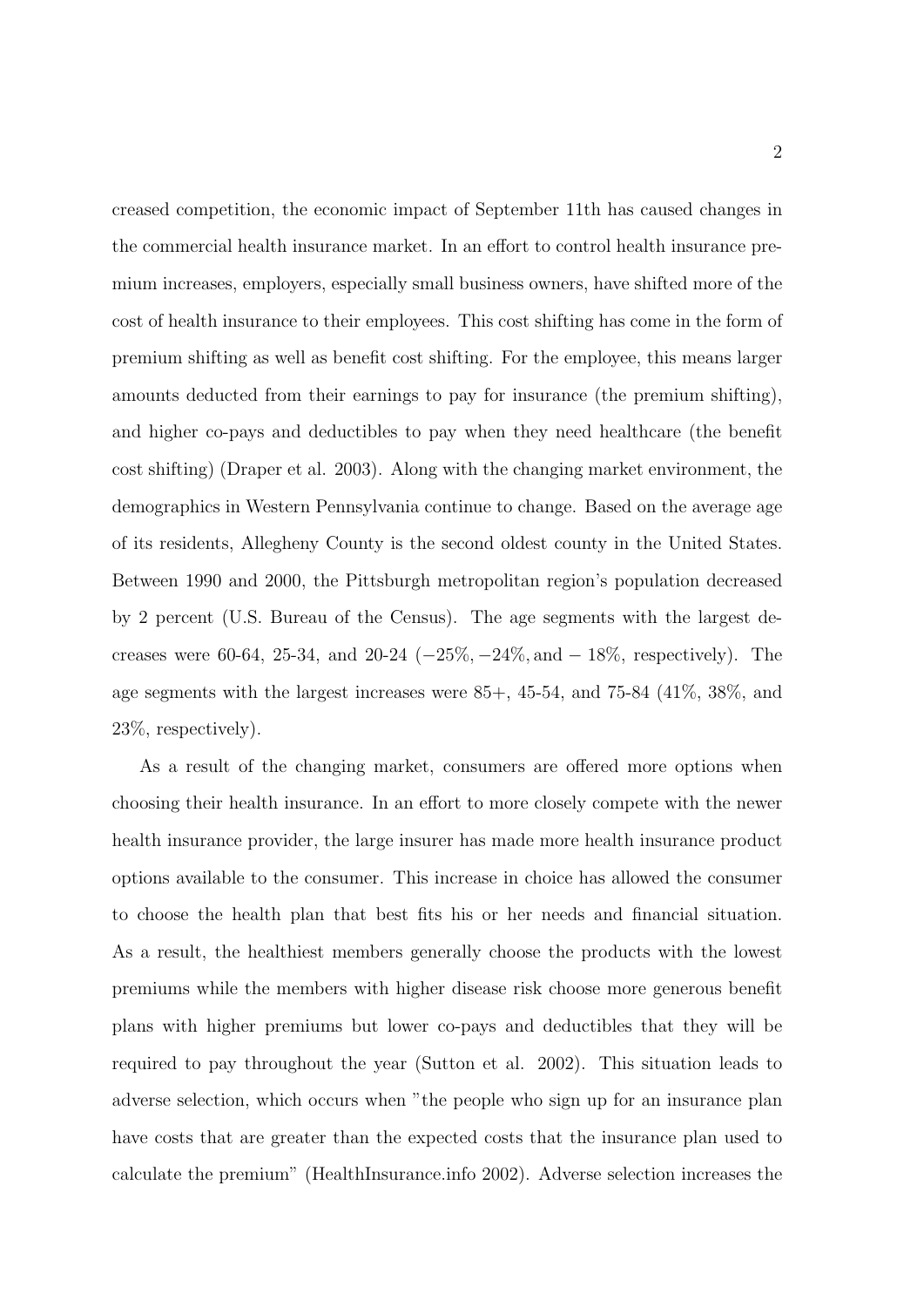uncertainty in the pricing of products as well as causing unforeseen large and sharp changes in the underlying prices and pricing trends. This in turn, forces the insurer to raise premiums on the whole. The new increase in price (both premium and benefits) will force additional selection as the relatively lower cost people look for relief from premium increases. As the total number of members decreases, the average cost of the plan then increases, as the total health care expense (both fixed and variable costs) is spread over fewer members. This cycle of

- Relatively low cost members disenrolling,
- Average cost per member increasing, and then
- Premiums increasing

is sometimes called the premium death spiral. Adverse selection happens more often in health insurance than other types of insurance such as auto or homeowners because unlike these other types of insurance, health insurance is not required or mandated by the government or other large institutions. Since everyone, not just the drivers who have accidents, are required to have auto insurance, the average risk of an auto insurer remains fairly constant over time.

These changes have caused the large insurance provider to experience changes in their membership base. The insurer has experienced large decreases in enrollment and a surge in costs that the company had never seen before. As a non-profit organization, the insurer is required to insure anyone who requests coverage. Historically, the insurer's market share was large enough that the ratio of high risk to low risk members was stable and the cost of high risk members did not significantly influence the average cost per member. As the enrollment declines, the ratio of low risk to high risk members decreases causing the overall average cost per member to increase faster than expected. Even if the large insurer's population mix of high risk and low risk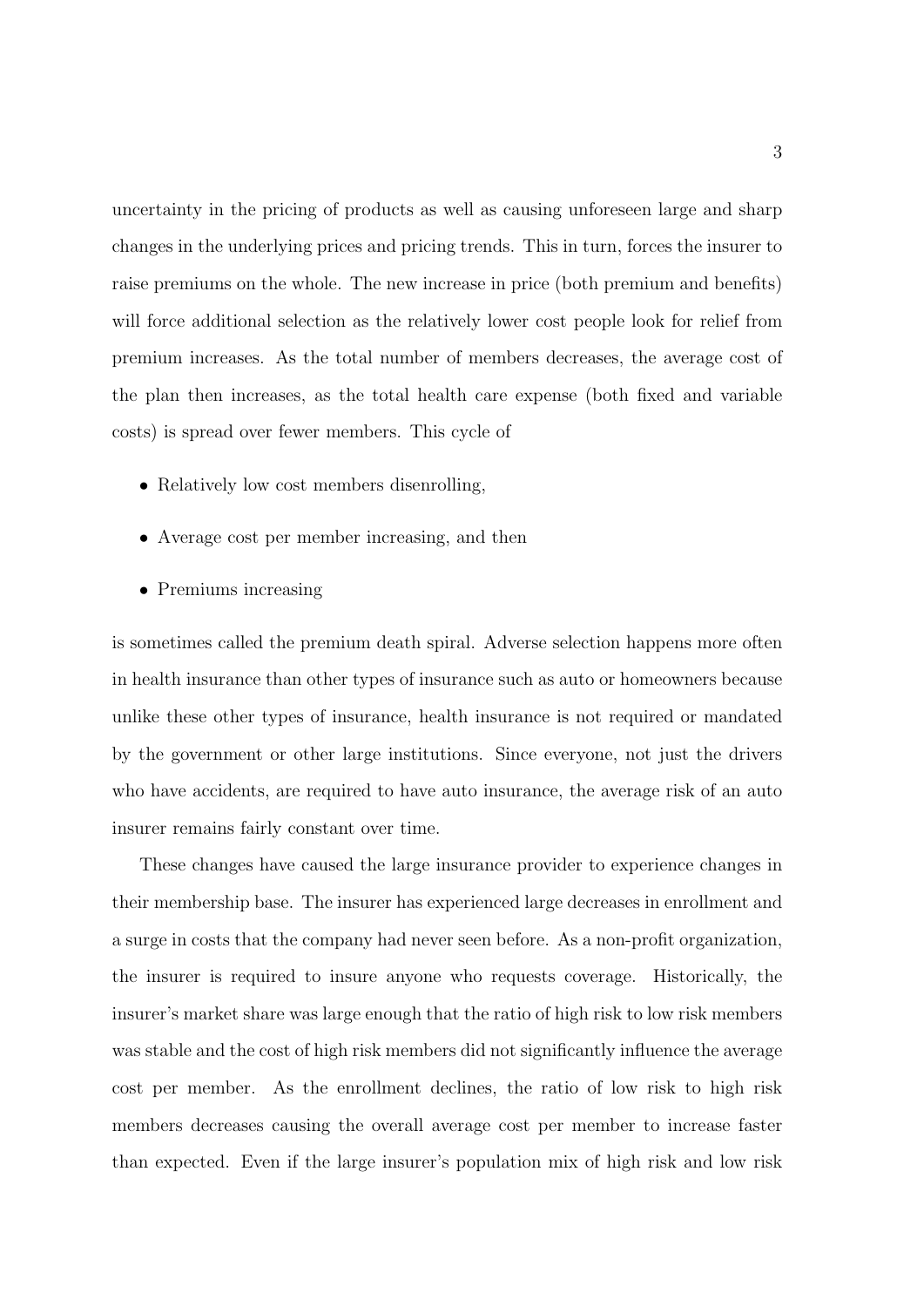members had not changed, the decrease in enrollment would force the insurer to raise premiums for the remaining members to cover the fixed operating costs.

If the insurer could predict with some accuracy which individuals will leave and/or join the plan, it could develop marketing strategies aimed at the people likely to leave as well as accurately set premiums for the remaining people. If the premiums are calculated with more accuracy, the degree of adverse selection will decrease and the death spiral may stop. If, however, the insurer does not develop a method for controlling its turnover, it will continue down the premium death spiral until the only members left are the ones with the highest costs. We will attempt to model the adverse selection for the large insurer by determining which demographic and health factors are most common in the members who have left.

### 1.2 Methodology

Member turnover is defined as members enrolling in and disenrolling from the provider's health insurance plans. To determine the characteristics of members who disenroll, we will examine a data set containing various demographic and health related variables for members who were enrolled as of June 2002. Each member in the database will be defined as a success if they are still enrolled as of June 2003. Those that left this provider before June 2003 will be defined as failures.

Let  $Y_i$  represent the success/failure status of the *i*th member. Thus  $Y_i = 1$  if the *i*th member is not enrolled as of June 2003, otherwise  $Y_i = 0$ . Assuming the  $Y_i$ 's are independent, Bernoulli random variables with individual failure probabilities  $p_i$ , the joint distribution  $f$  of all  $Y_i$ 's is given by the product of  $n$  Bernoulli mass functions:

$$
f(Y_1, \ldots, Y_n | p_1, \ldots, p_n) = \prod_{i=1}^n p_i^{Y_i} (1 - p_i)^{1 - Y_i} . \qquad (1.1)
$$

To determine how the  $p_i$ 's are linked to the  $Y_i$ 's, we assume each  $Y_i$  is accompanied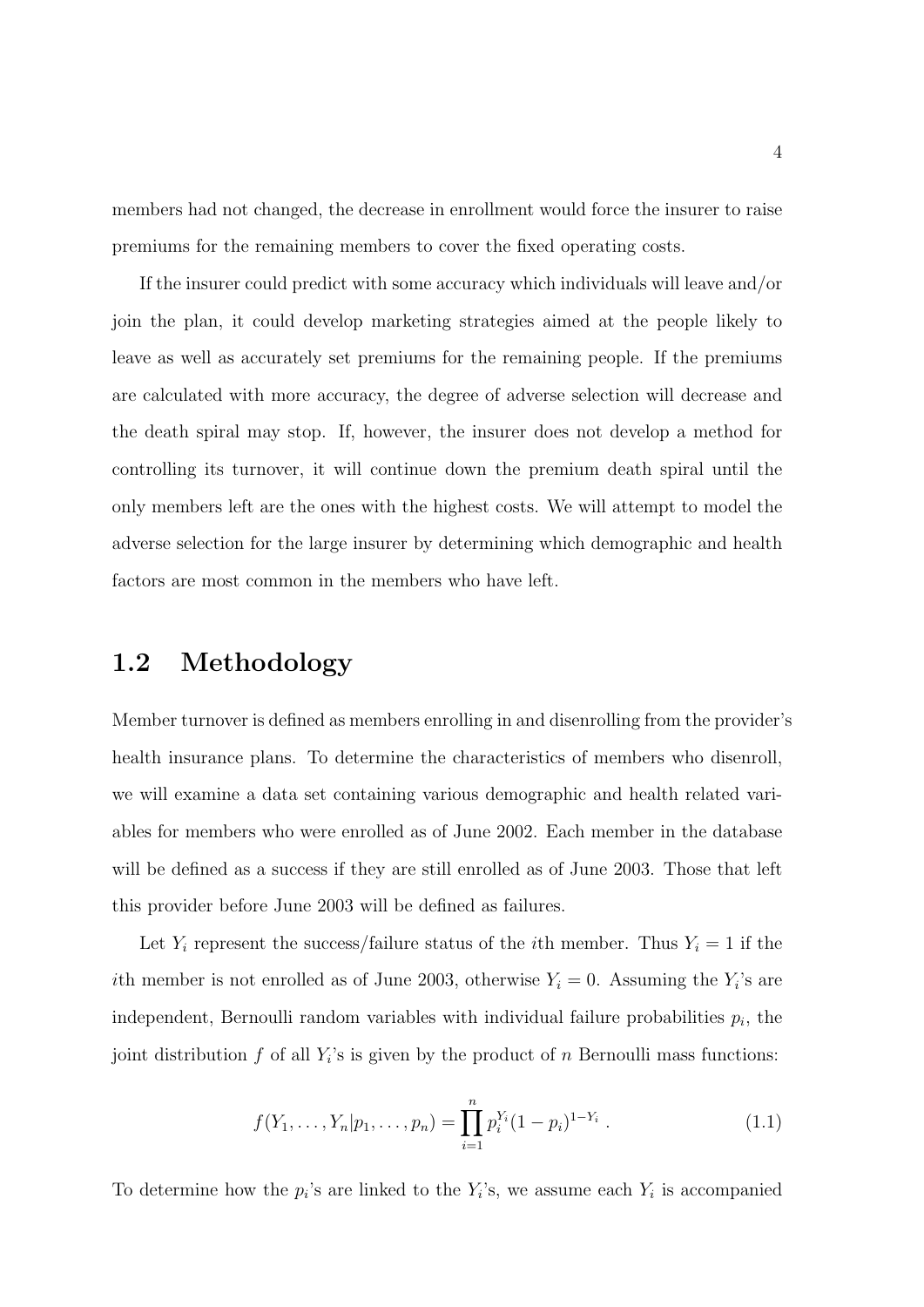by a vector  $\boldsymbol{X}_i$  of covariate values

$$
\mathbf{X}_i = \{X_{i1}, X_{i2}, \ldots, X_{im}\},\
$$

where  $X_{ij}$  represents for person i the value of the jth covariate  $(j \leq m)$ . Recognizing that each person has both a response Y and a vector of covariate values  $X$ , we let the probability of a failure response  $(Y = 1)$  be a function of the covariate vector. Specifically, if  $Y_i$  is the response for person i, and  $\mathbf{X}_i$  is the corresponding covariate vector for this person, then we define the probability  $p_i$  that  $Y_i = 1$  as

$$
p_i = \frac{e^{(g(\boldsymbol{X}_i,\boldsymbol{\beta}))}}{1 + e^{(g(\boldsymbol{X}_i,\boldsymbol{\beta}))}} ,
$$
\n(1.2)

where

$$
g(\mathbf{X}_i, \boldsymbol{\beta}) = \beta_0 + \beta_1 X_{i1} + \beta_2 X_{i2} + \dots + \beta_m X_{im} . \qquad (1.3)
$$

In this way, we have constructed a linear model for estimating the natural logarithm of the quantity  $\frac{p_i}{1-p_i}$ . This natural logarithm, as a function of  $p_i$  is referred to as the logit function, or logit $(p_i)$ . Notice that the only unknown on the r.h.s of (1.2) is the vector of parameters  $\beta$ . We estimate these parameters (and hence the probability  $p_i$ for a given covariate vector  $\mathbf{X}_i$ ) based on the linear regression model

$$
logit(p_i) = g(\boldsymbol{X}_i, \boldsymbol{\beta}) .
$$

Before providing the details behind estimating the parameter vector  $\beta$ , we first define the variables that compose the covariate vector,  $\mathbf{X}_i$ . Because the values of these variables will potentially predict the failure probability, we will also refer to these variables as predictor variables.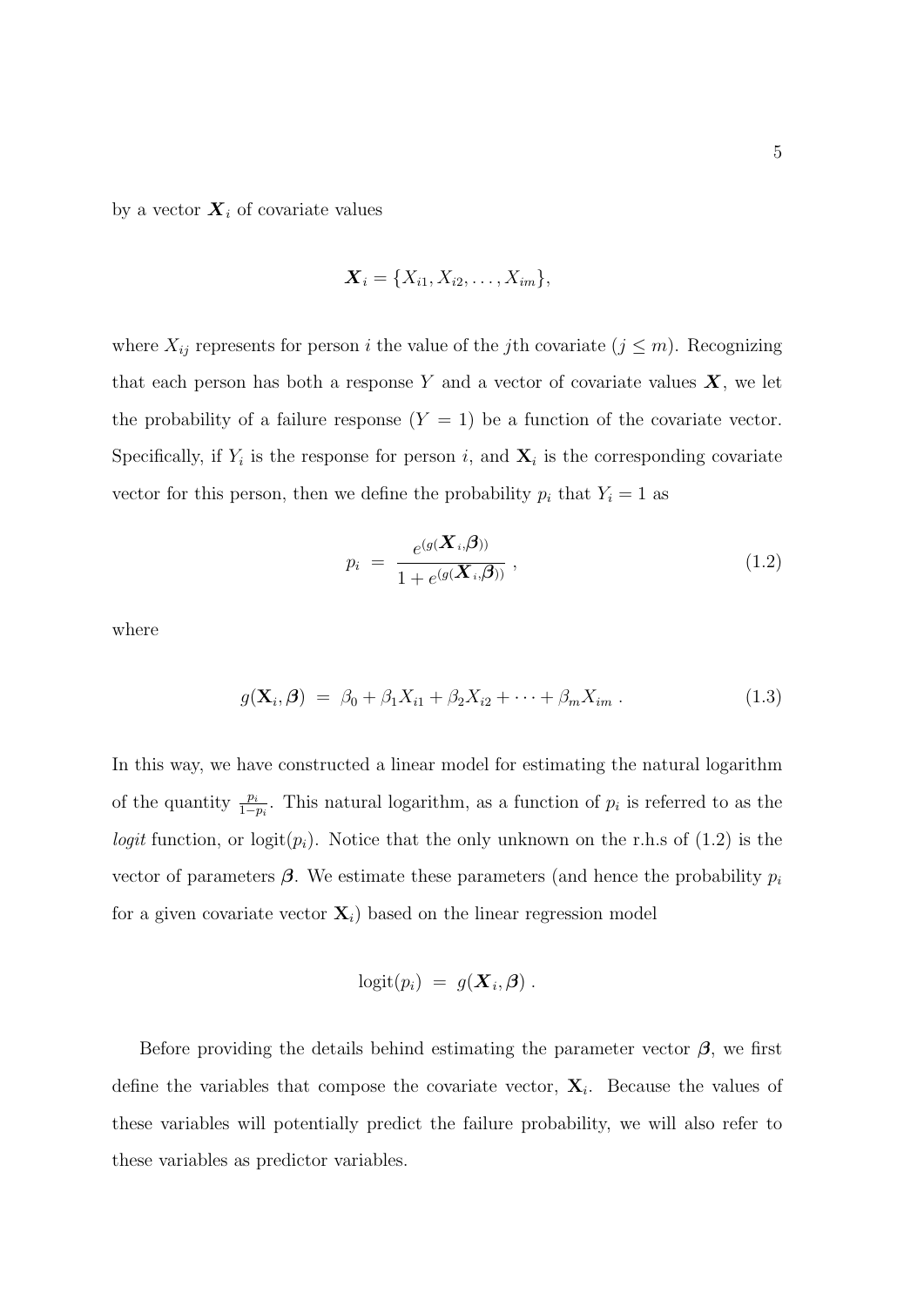#### 1.2.1 Predictor Variables

By estimating the probability of disenrollment for a given set of predictor variables, the insurer will be able to identify which members will leave the plan each year. By having a better projection of the total membership, the insurer will be able to set more accurate premiums, reduce the degree of adverse selection, and possibly stop the death spiral. We will attempt to determine which of the variables listed below are most influential in predicting turnover. In order to capture the best subset of predictor variables, we will include a wide variety of demographic, health related, and employer related variables. We give consideration to the following and point out the variable 1 through 7 are continuous variables while variables numbers 8 or greater are indicator variables (or a set of related indicator variables):

- 1. HealthRisk<sup>1</sup>: Indexed variables for the health status of an individual. The index for both the current time period and the predictive index are included.
- 2. Copay: The amount the individual was required to pay for services between July 2001 and June 2002.
- 3. Elig: The number of months an individual was enrolled between July 2001 and June 2002.
- 4. NetPayments: The amount the insurer paid for services on behalf of an individual between July 2001 and June 2002.
- 5. Age: The age of the individual as of January 2002.
- 6. Product: The product the individual was enrolled in as of June 2002.
- 7. NumProducts: The number of products the individual had to choose from when selecting their level of coverage.

<sup>&</sup>lt;sup>1</sup>HealthRisk and ACC's are based on copyrighted software developed by DxCG, Inc., 25 Kingston Street, Suite 200, Boston, MA 02111.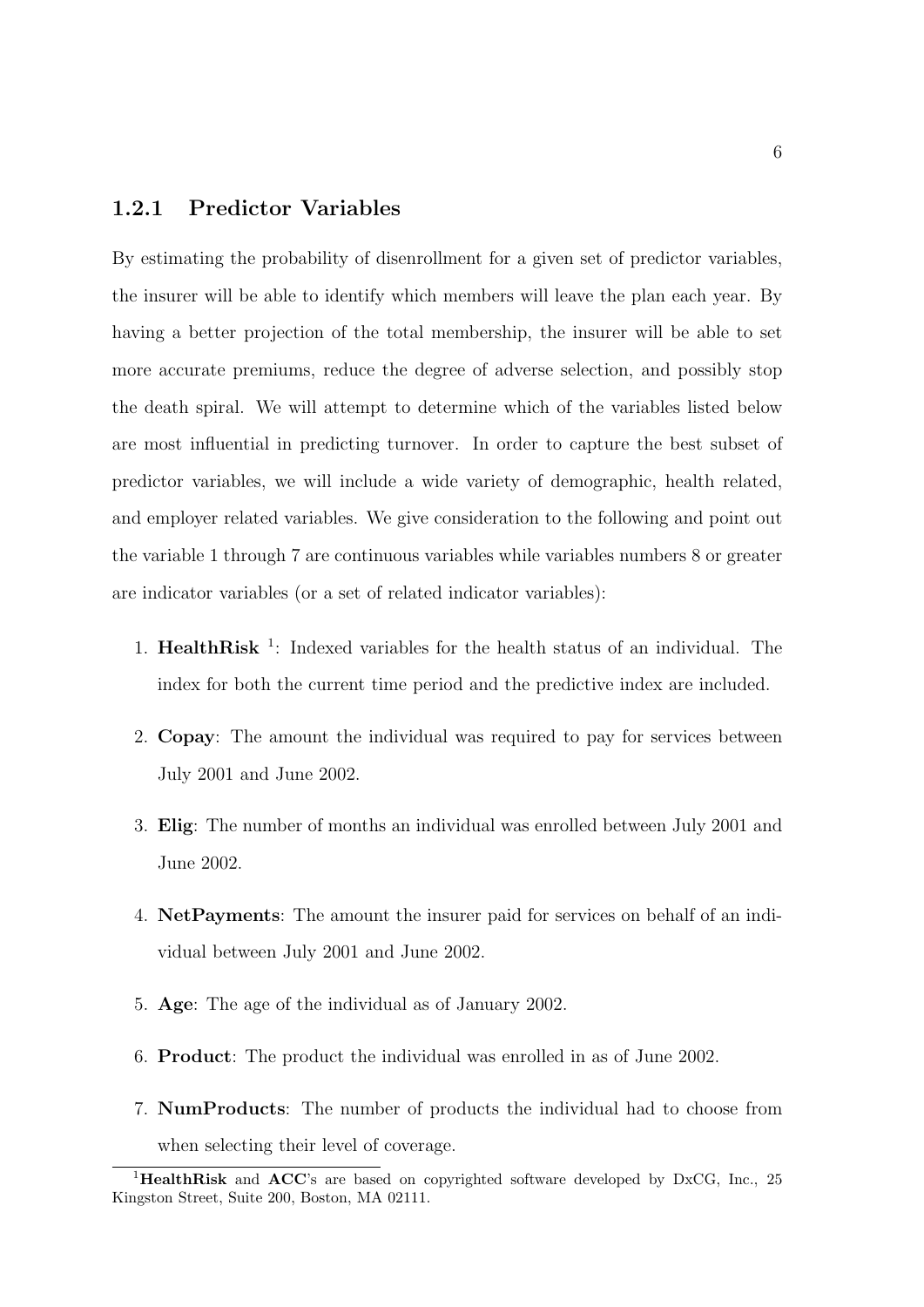- 8. ACC001-ACC026: Aggregated medical condition categories. Twenty-six indicator variables that categorize the diagnoses reported for the individual between June 2001 and July 2002. A value of 1 indicates that the individual was grouped into that condition category. An individual can be assigned to more than 1 of these categories.
- 9. Child: A value of 1 for this variable indicates that the individual is under the age of 18.
- 10. ClientLeft: A value of 1 indicates that the employer cancelled their contract with the insurer.
- 11. County: The county the individual resides in. The sample is limited to the 29 counties the insurer uses to identify its Western PA region. A value of 1 for any of the 29 indicator variables indicates that the member lives in that county.
- 12. Dependent: A value of 1 indicates that the individual is an employee's dependent.
- 13. Family: A value of 1 indicates that the individual is part of a family contract.
- 14. Male: A value of 1 indicates the individual is male.
- 15. Nodiag: A value of 1 indicates that the individual had no diagnoses between July 2001 and June 2002.
- 16. Nohcc: A value of 1 indicates that the individual was not assigned to a condition category.
- 17. Novalid: A value of 1 indicates that the individual had no valid diagnosis records.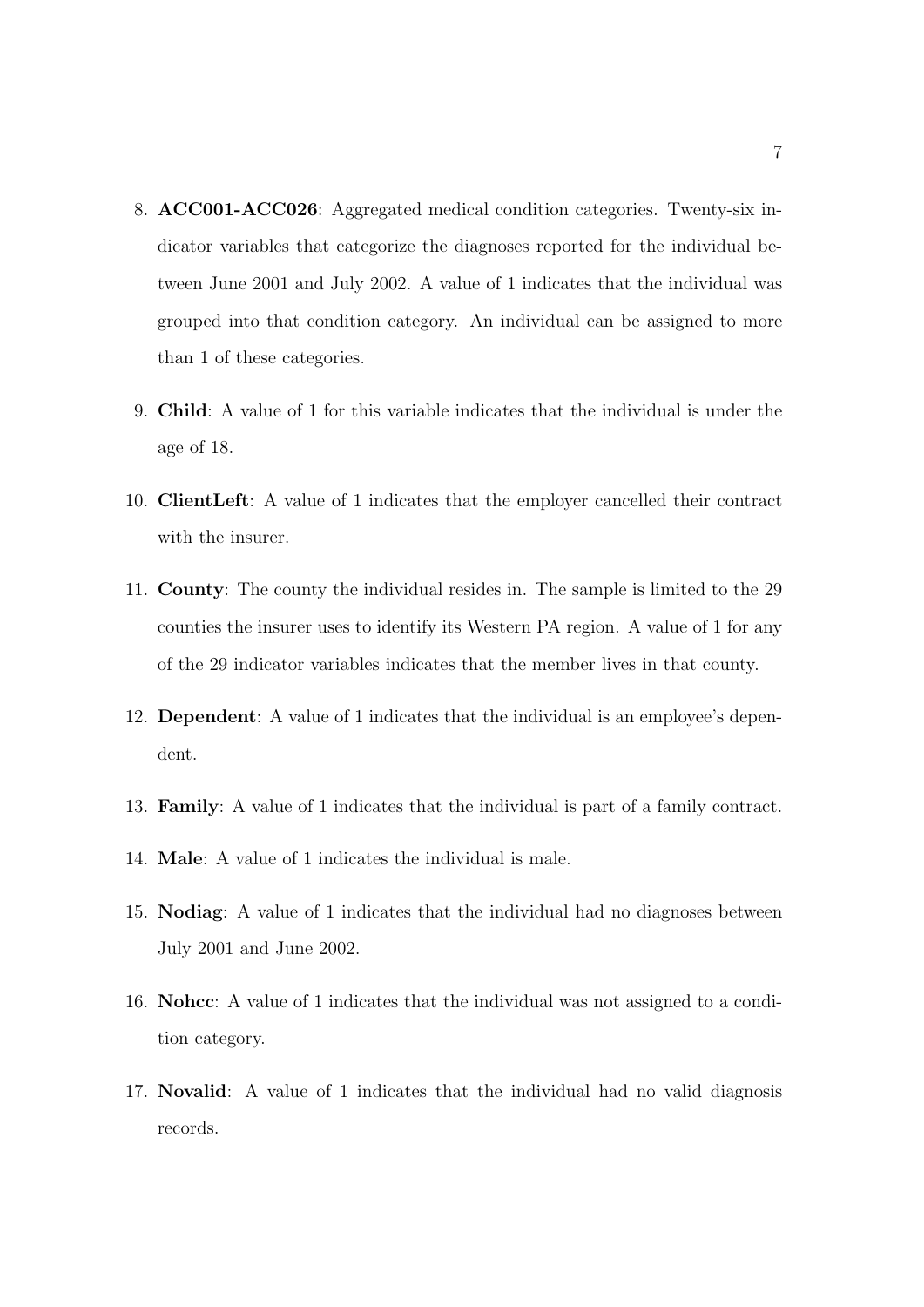- 18. Regional: A value of 1 indicates that the employer the individual is insured through is a local company. A 0 indicates that the employer is a national company.
- 19. Risk: A value of 1 indicates that the insurer is at risk for the expenses incurred by this individual and not the employer associated with the individual.
- 20. SIC: The Standard Industry Code for the employer the individual is insured through.
- 21. Spouse: A value of 1 indicates that the individual is an employee's spouse.

#### 1.2.2 Data Collection and Cleansing

The initial data set includes all of the predictor variables listed above for 1,280,612 individuals. In order to exclude members who may be eligible for Medicare, the sample is limited to members under the age of 60. Any negative values in NetPayments were set to zero. Such negative amounts occur occasionally and erroneously in the data due to the timing of adjustments. Another option would have been to eliminate the records with negative values, decreasing the number of observations in the data set.

Descriptive statistics were examined for each of the 84 independent variables. Since less than 1% of the individuals had a value of 1 for the indicator Novalid, it was eliminated. Several variables were removed based on their high correlation with other variables. The **SIC** indicator variables were removed because they were correlated with other variables and with each other. The concurrent health risk score was also removed since it is correlated with the prospective health risk score and with NetPayments. This is not surprising since the concurrent score attempts to explain the current year's expenditures while the prospective score attempts to predict next year's resource consumption. Both scores are based on the individual's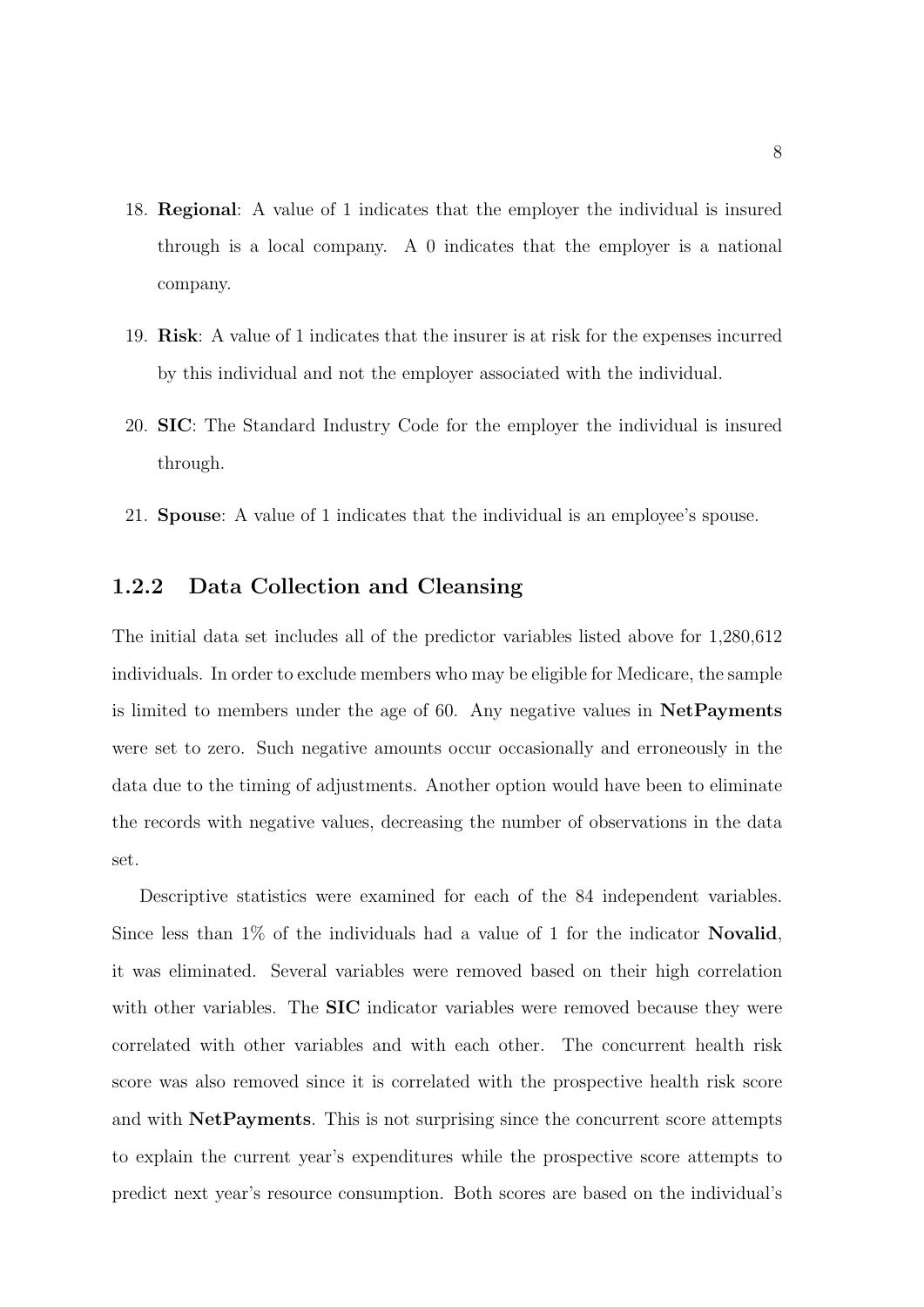current year's diagnosis history. Nohcc was eliminated because of its high correlation with **Nodiag**. This is not surprising either since an individual must have a diagnosis to be categorized into an ACC. After eliminating these 15 variables (one each for each of the 12 **SIC** codes), we are left with  $m = 69$  independent variables. The 19 variables listed above increase to 69 variables when the 26 ACC's are expanded into 26 separate indicator variables and indicator variables are created for all but one of the **Counties**. A member who lives in Allegheny County has  $X_{ij} = 0$  for each j that corresponds to one of the 29 County variables.

Chapter 2 contains a detailed description of the data model and an outline of the algorithm used to estimate the model parameters. Chapter 3 applies this model to the data and details the results of the parameter estimation. Chapter 4 concludes with a discussion of the model (its usefulness/features/limitations), computational issues surrounding the implementation of the model, and suggestions for future research.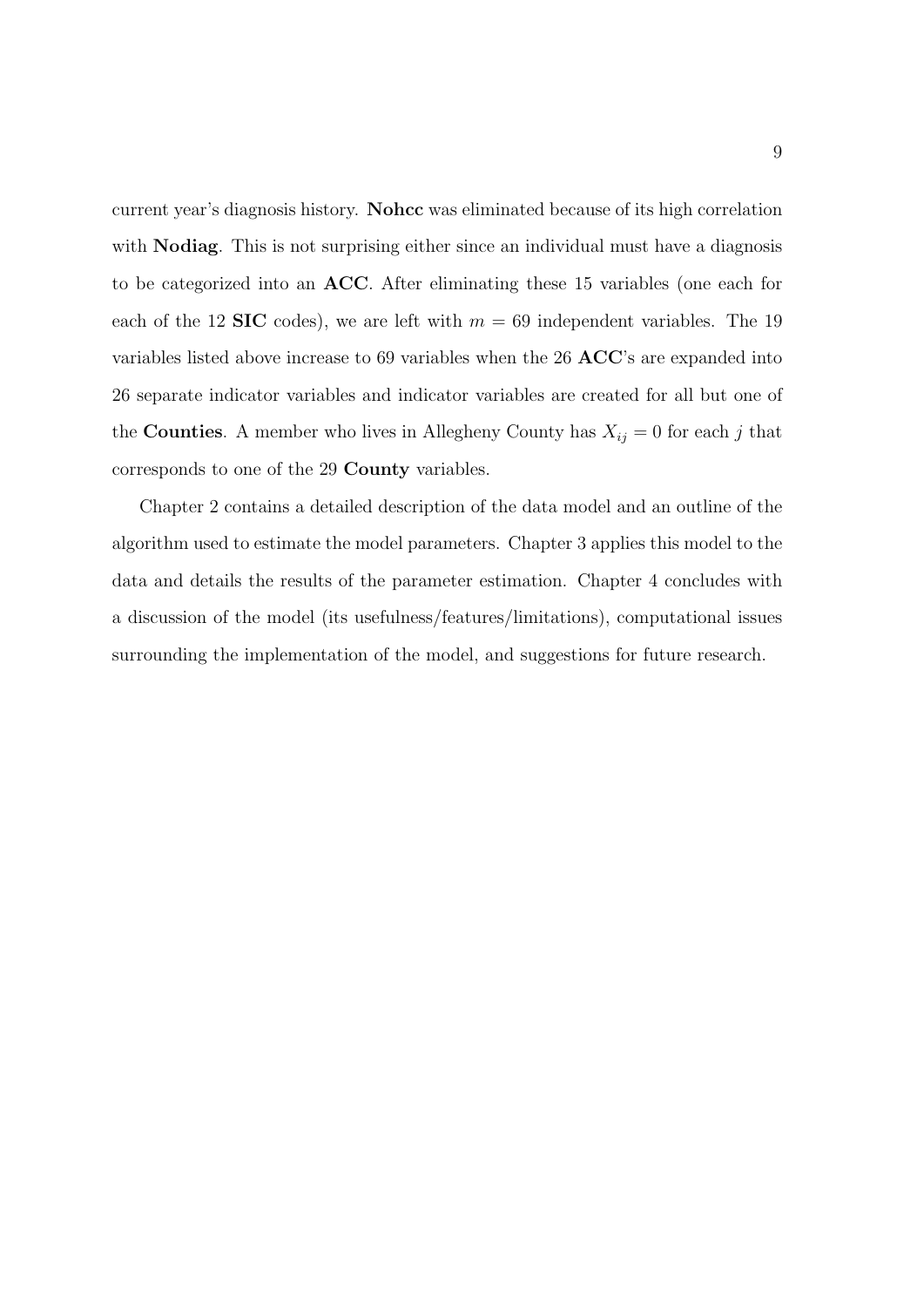## Chapter 2

# Data Model and Parameter Estimation

### 2.1 Data Model

Let  $Y_1, \ldots, Y_n$  represent the status of each individual in our data set, where  $Y_i = 1$ indicates that member i disenrolled and  $Y_i = 0$  indicates that member i was still enrolled in the insurer's plan at least 12 months later. We model the outcomes  $Y_1, \ldots, Y_n$ as independent Bernoulli random variables with failure probabilities  $p_1, \ldots, p_n$ . This gives from (1.1) the following likelihood function for  $p_1, \ldots, p_n$ :

$$
L(p_1,\ldots,p_n) = \prod_{i=1}^n p_i^{Y_i} (1-p_i)^{(1-Y_i)}.
$$

Substituting for  $p_i$  from (1.2) gives an equivalent likelihood in terms of  $\beta$ :

$$
L(\boldsymbol{\beta}) = \prod_{i=1}^{n} \left( \frac{e^{(g(\boldsymbol{X}_i, \boldsymbol{\beta}))}}{1 + e^{(g(\boldsymbol{X}_i, \boldsymbol{\beta}))}} \right)^{Y_i} \left( \frac{1}{1 + e^{(g(\boldsymbol{X}_i, \boldsymbol{\beta}))}} \right)^{(1 - Y_i)}.
$$
 (2.1)

When estimating  $\beta$  it is easier to work with the natural log of the likelihood function.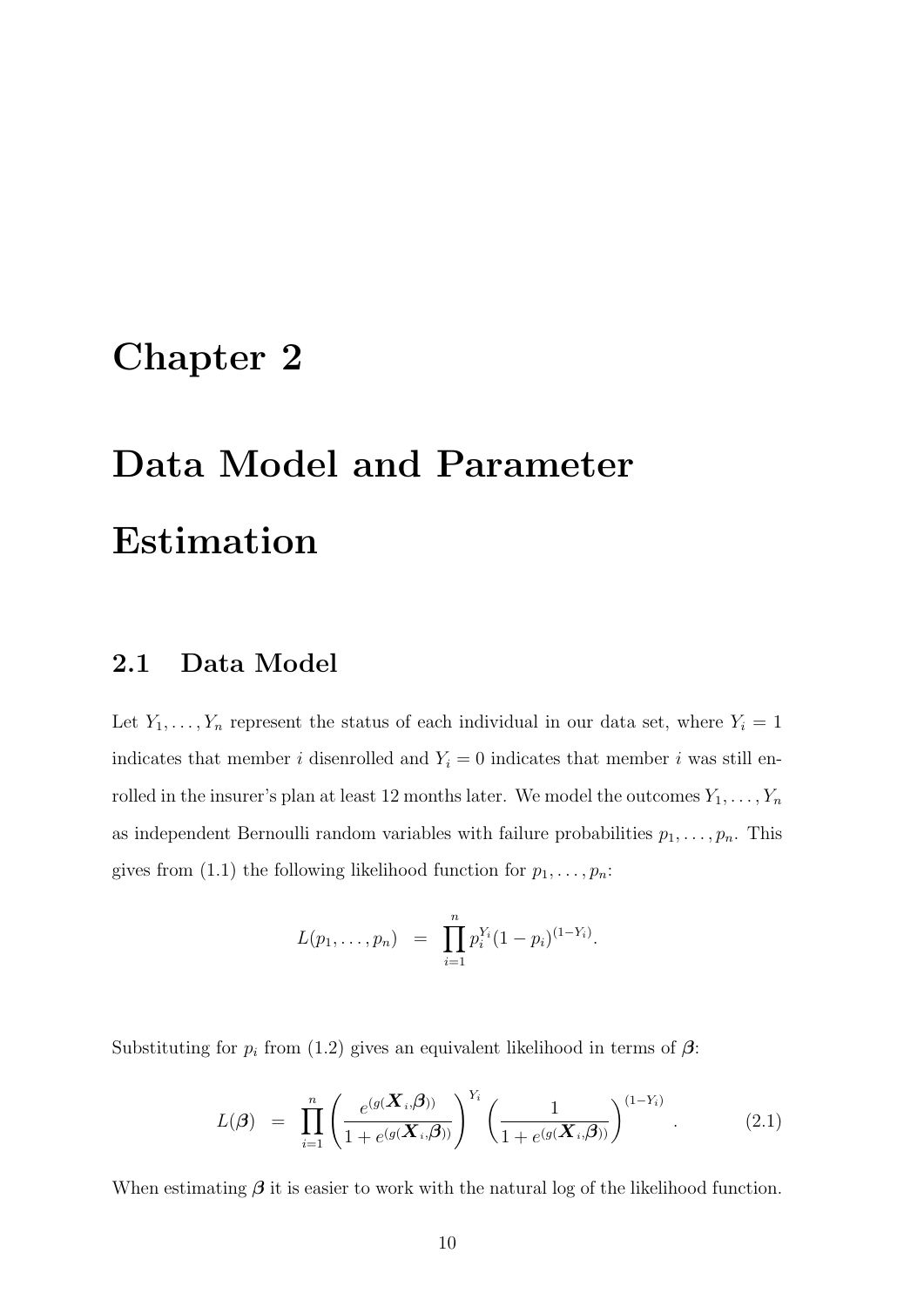Let  $l(\boldsymbol{\beta})$  denote the natural log of the likelihood function in (2.1). After simplification we have:

$$
l(\boldsymbol{\beta}) = \sum_{i=1}^n \left[ Y_i g(\boldsymbol{X}_i, \boldsymbol{\beta}) - ln \left( 1 + e^{(g(\boldsymbol{X}_i, \boldsymbol{\beta}))} \right) \right] .
$$

### 2.2 Parameter Estimation

To estimate  $\beta_0, \beta_1, \dots, \beta_m$ , we first choose initial values  $\beta^0$ :

$$
\boldsymbol{\beta}^{0} = (\beta_0^{(0)}, \beta_1^{(0)}, \dots, \beta_m^{(0)})
$$
 (2.2)

Actual initial values for the  $m = 69$  variables under consideration were chosen by using the PROC LOGISTIC function in the SAS STATS software package. Initial values were chosen in this manner to decrease the burn-in period and to increase the rate of convergence. The initial values are reported in Appendix A.

Next we sample from the posterior distribution of these parameters using Markov Chain Monte Carlo techniques (Gilks et al. 1996). To do this, we first propose a new  $\beta_0$ , call it  $\beta_0^p$  $_0^p$  from a proposal density q. This proposed value is selected from a uniform distribution with parameters  $\beta_0 - k$  and  $\beta_0 + k$ , where k is a tuning parameter set to = 0.01. The proposed value  $\beta_0^p$  will be accepted or rejected with probability  $\alpha$ , where:

$$
\alpha = \min \left( 1, \frac{[\exp(l(\boldsymbol{\beta}))\pi(\boldsymbol{\beta})]^{(p)}}{[\exp(l(\boldsymbol{\beta}))\pi(\boldsymbol{\beta})]^{(0)}} \cdot \frac{q(\boldsymbol{\beta}|\boldsymbol{\beta}^p)}{q(\boldsymbol{\beta}^p|\boldsymbol{\beta})} \right) ,
$$

Here  $\pi$  is the prior distribution for  $\beta$ ,  $[\cdot]^{(p)}$  denotes an expression evaluated at the proposed value of  $\beta_0$ , and  $[\cdot]^{(0)}$  denotes an expression evaluated at the current value of  $\beta_0$ . In addition,  $\frac{q(\boldsymbol{\beta}|\boldsymbol{\beta}^p)}{q(\boldsymbol{\beta}^p|\boldsymbol{\beta})}$  $\frac{q(\mathcal{P}|\mathcal{P})}{q(\mathcal{J}^p|\mathcal{G})}$  is the Hastings ratio of the probability of moving to the current state from the proposed state to that of moving in the opposite direction.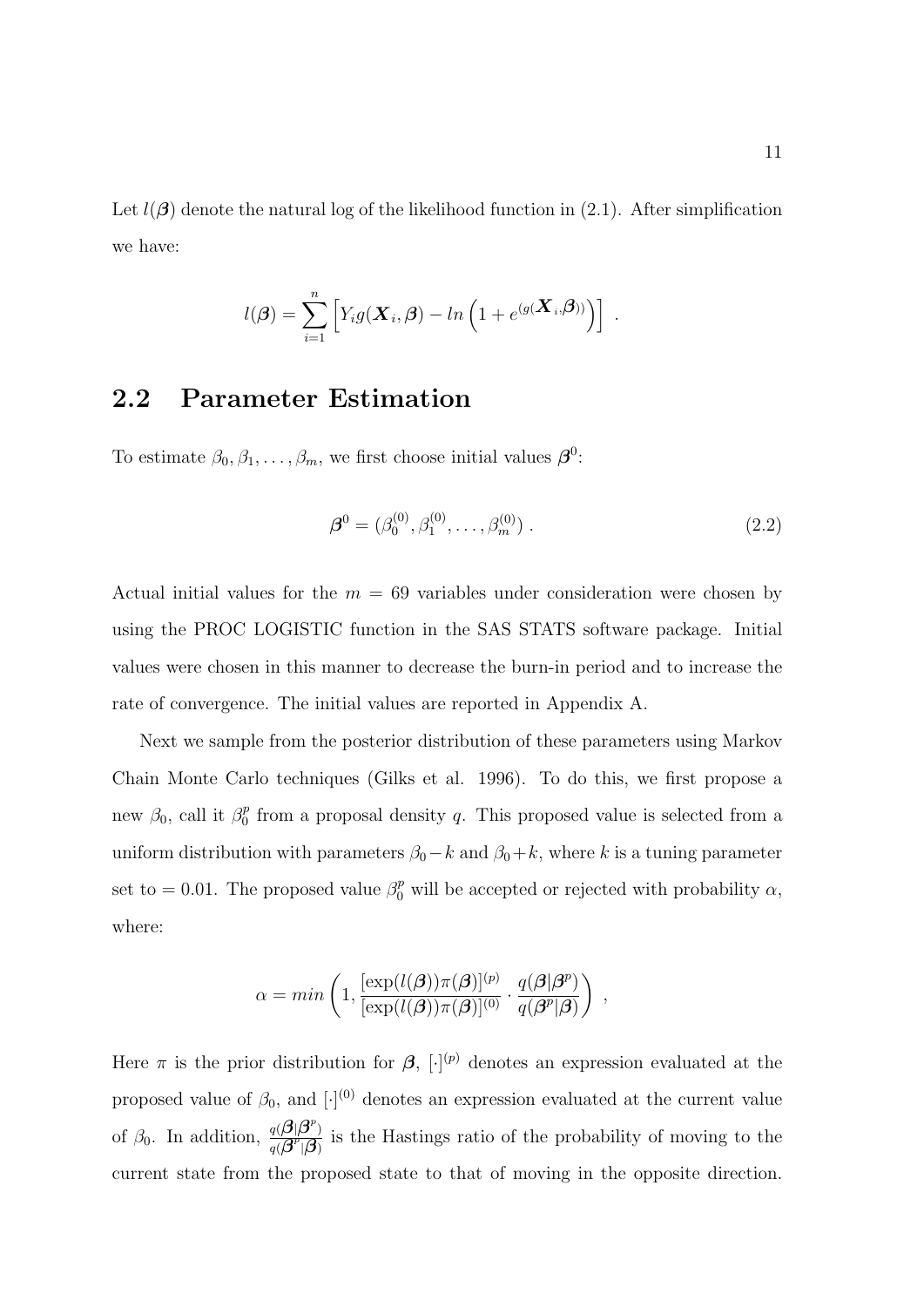If the proposed value is accepted,  $\beta_0$  is replaced with  $\beta_0^p$  $\int_0^p$  in  $\beta$ . If not,  $\beta$  remains unchanged. This updating process is repeated for each  $\beta_j$ . Values are sequentially proposed and accepted/rejected for individual components of  $\beta$  until convergence is obtained.

As for the prior distribution on the  $\beta_i$ 's, we model these coefficients as apriori independent. The intercept and the slope coefficients for the continuous variables of g are assigned normal zero-mean priors allowing for any inverse relationships (i.e. negative coefficient values) between the independent variable and the outcome. All other slope coefficients of  $g$ —those that correspond to the indicator variables—are assigned mixture priors. In this way the slope parameters of the dichotomous variables are constrained to be either zero or positive, allowing for a straightforward measurement of a variable's contribution to the disenrollment probability. Other examples where mixture priors are useful include (Graves et al. 2003). The mixture prior chosen for the coefficients of the dichotomous variables in this problem is the Expert Opinion Gamma Point Mass Distribution (EGPM).

#### 2.2.1 Expert Opinion Gamma Point Mass Distribution

Let  $g$  denote the density function of a gamma random variable, and let  $h$  represent the density function of a beta random variable:

$$
g(x|\alpha, \beta) = \frac{\beta^{\alpha}}{\Gamma(\alpha)} x^{\alpha - 1} e^{-\beta x}, \text{ for } x > 0
$$
  

$$
h(x|\alpha, \beta) = \frac{\Gamma(a+b)}{\Gamma(a)\Gamma(b)} x^{a-1} (1-x)^{b-1}, \text{ for } 0 < x < 1.
$$

Let  $G$  and  $H$  denote the cumulative distribution functions of the gamma and beta distributions, respectively:

$$
G(x) = \int_0^x g(t|\alpha, \beta)dt \quad \text{and} \quad H(x) = \int_0^x h(t|a, b)dt.
$$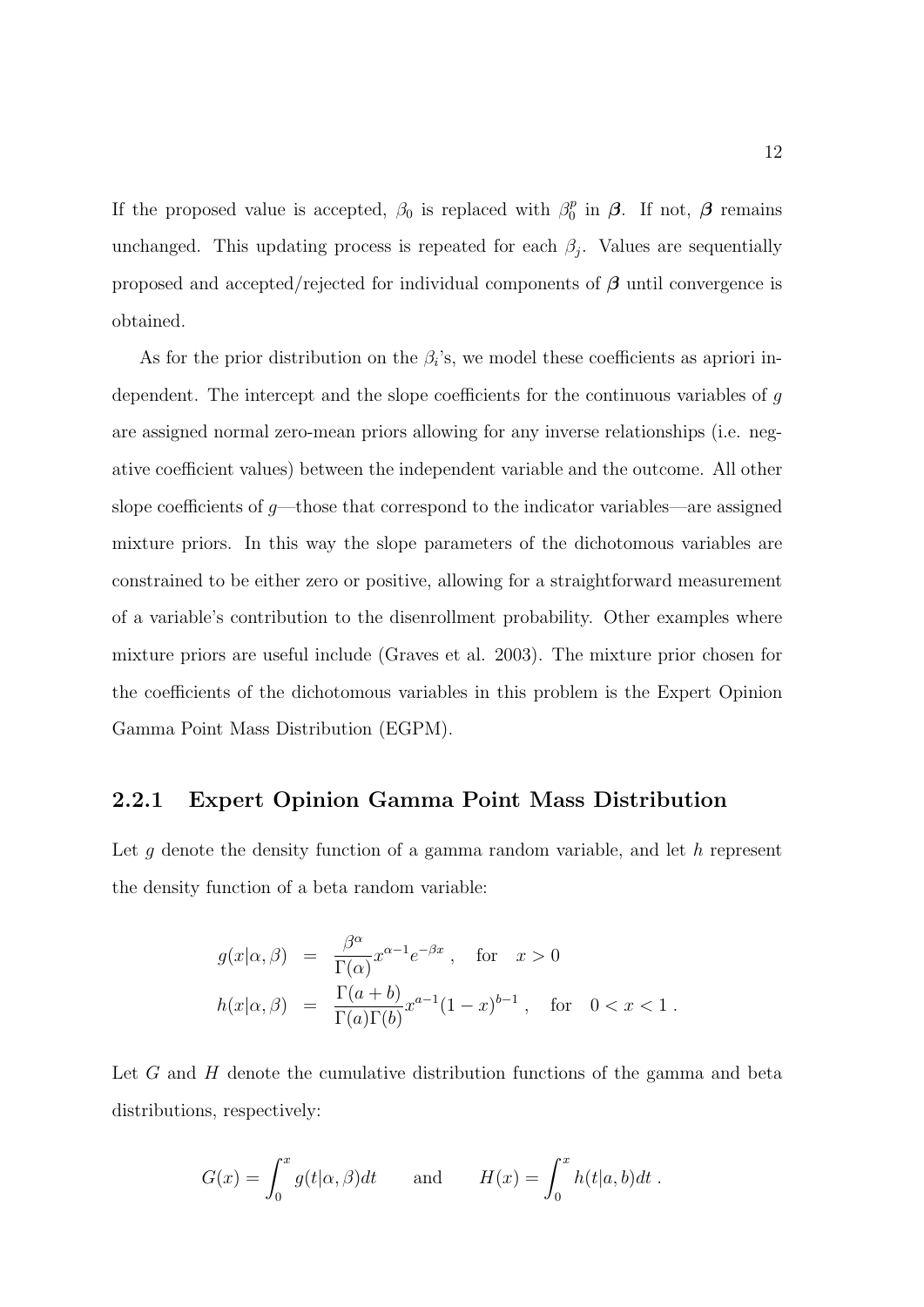Now, we define the Gamma-Point-Mass (GPM) distribution. The GPM distribution is a combination of a gamma distribution and a point mass on zero. If X has a GPM distribution, then we denote the distribution as  $gpm(x)$  and define it as:

$$
gpm(x|\alpha, \beta, p) = \begin{cases} p & \text{if } x = 0 \\ (1-p) \cdot g(x|\alpha, \beta) & \text{if } x > 0 \end{cases}
$$

If  $GPM(x)$  represents the CDF of this distribution, then using the definition of the GPM distribution we can write  $GPM(x)$  in terms of  $G(x)$ :

$$
GPM(x) = gpm(x = 0|\alpha, \beta, p) + \int_0^x gpm(t|\alpha, \beta, p) \cdot I_{t>0} dt
$$

$$
= p + (1 - p) * G(x).
$$

Let  $U \sim beta(a, b)$ . Then Y has an Expert-Opinion GPM (EGPM) when Y =  $GPM^{-1}(U)$ . The distribution of Y can easily be expressed from the CDF  $F_Y(y)$  of  $Y:$ 

$$
F_Y(y) = P\{Y \le y\} = P\{U \le GPM(y)\} = H(GPM(y))
$$
  
=  $H(p + (1 - p) \cdot G(y)).$ 

From this CDF we can find the EGPM density  $f_Y(y)$ . First consider the case when  $y > 0$ :

$$
f_Y(y) = F'_Y(y) = H'(GPM(y)) \cdot GPM'(y)
$$
  
=  $h(p + (1 - p) \cdot G(y)) \cdot (1 - p) \cdot g(y)$ .

The probability that  $Y = 0$  is found by:

$$
P{Y = 0} = F_Y(0) = H(GPM(0)) = H(p).
$$

.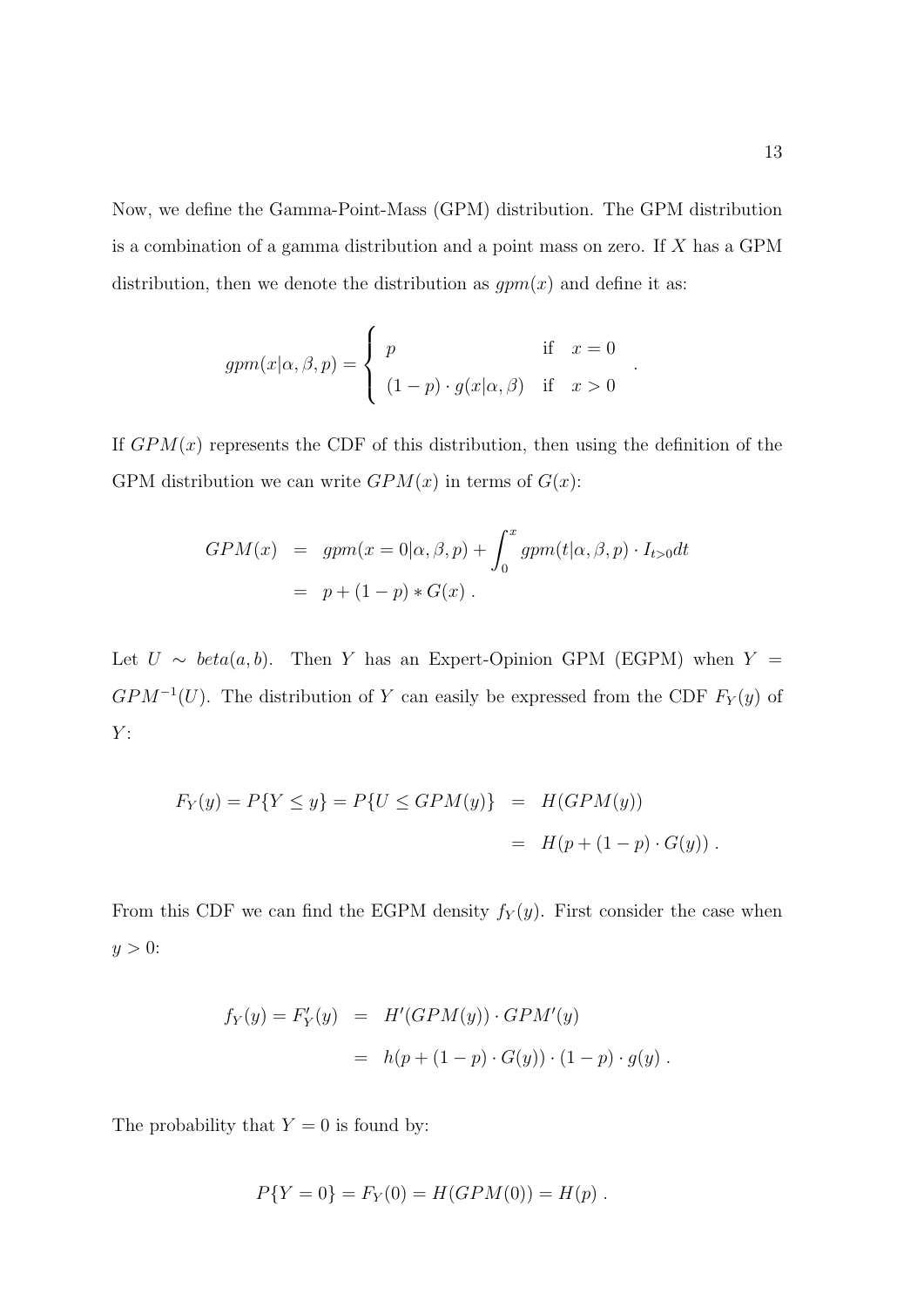Combining these two results gives the EGPM distribution of f:

$$
f(y|\alpha, \beta, a, b, p) = \begin{cases} H(p) & \text{if } y = 0\\ h(p + (1 - p) \cdot G(y)) \cdot (1 - p) \cdot g(y) & \text{if } y > 0 \end{cases}
$$

#### 2.2.2 EOGPM Parametrization

The expert opinion gamma point mass distribution has gamma parameters  $v$  and  $w$ , beta parameters  $a$  and  $b$  and a probability mass of  $p$  located at zero. In order to incorporate the expert opinion, the parameters of the beta distribution a and b are set to:

$$
a = qM + 1 \qquad \text{and} \qquad b = (1 - q)M + 1
$$

where  $q$  is specified by the expert and  $M$ , whose magnitude is proportional to the strength of the expert's specification, is either fixed or variable. The vector  $q$  represents the expert's opinion on the importance of each independent variable. The expert assigned a value between 0 and 1 where a 1 is used to identify the variables he or she feels are most important. The EOPGM parameters,  $v, w, p$ , and M were fixed:

$$
v = 0.1
$$
,  $w = 10$ ,  $p = 0.2$ , and  $M = 4$ .

The vector of q values was chosen to reflect the views of the author. The values are recorded in Appendix B.

Because the data set is so large,  $n = 1,280,612$ , this or any other reasonable prior distribution will have negligible influence on parameter inference.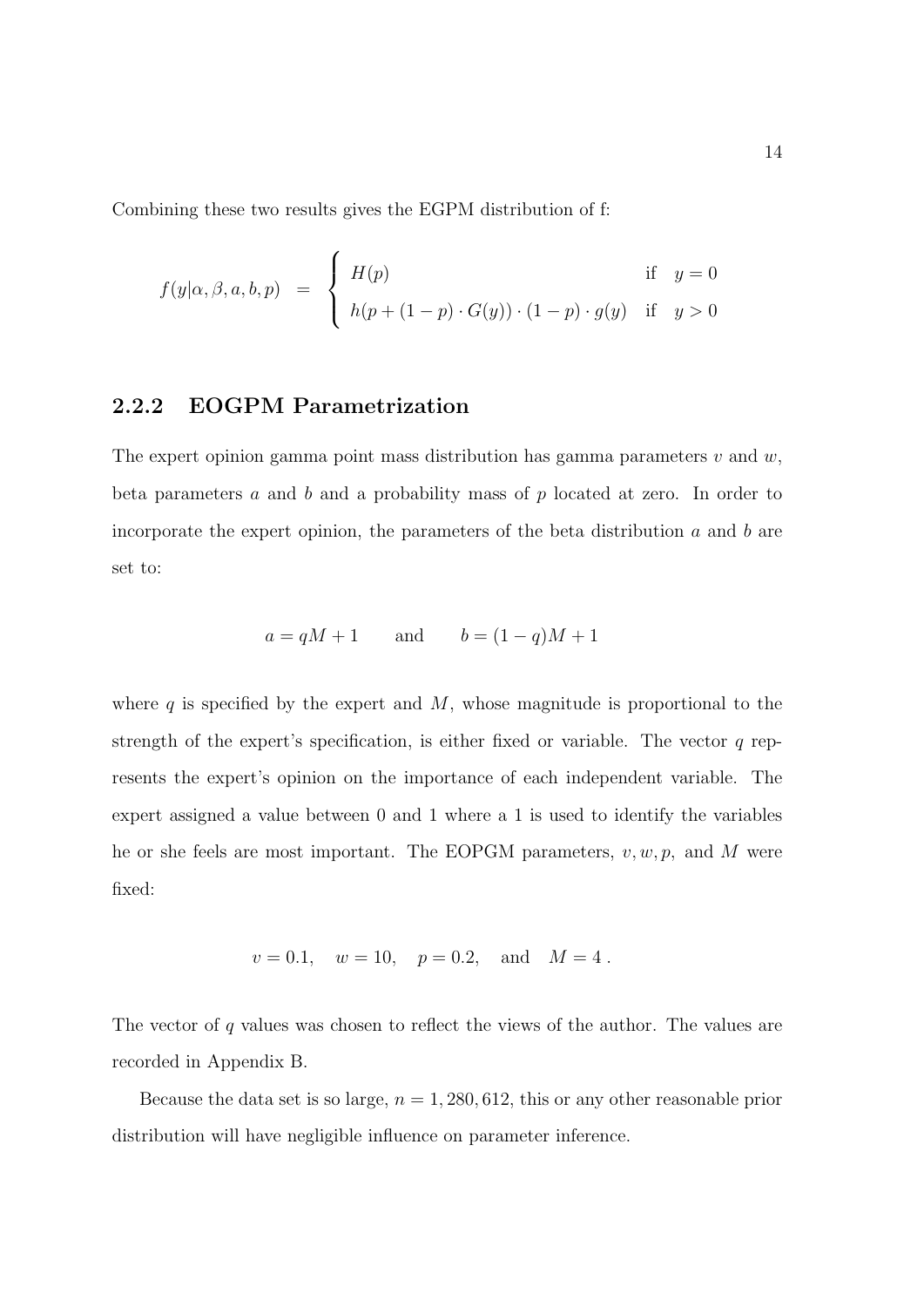## Chapter 3

# Applications

The results examined here are based on the output from 12,112 iterations of the Bayesian multiple logistic regression model described in Chapter 2. The values from the first 7,609 iterations are used for burn in, which leaves 4,503 to be used for parameter inference calculations. The convergence of the model will be discussed in Chapter 4. To achieve tolerable levels of computational efficiency—and allow for a future validation study—the data was partitioned into development and testing sets. The development set contains 70% of the data (sampled randomly) or information on 896,428 individuals. The proportion of members who left is consistent across the samples; in each data set approximately 22% of the members disenrolled.

### 3.1 Results

Variables with a large proportion of coefficient estimates equal to zero are least likely to contribute to the probability of an individual disenrolling. The three variables that have  $\geq 75\%$  of their coefficient estimates equal to 0 are listed here:

• The coefficient for **Child** has  $E(\beta_i)$  of 0.00009. The probability that this  $\beta_i = 0$ is 81.2%. So, being under the age of 18 has no impact on whether the member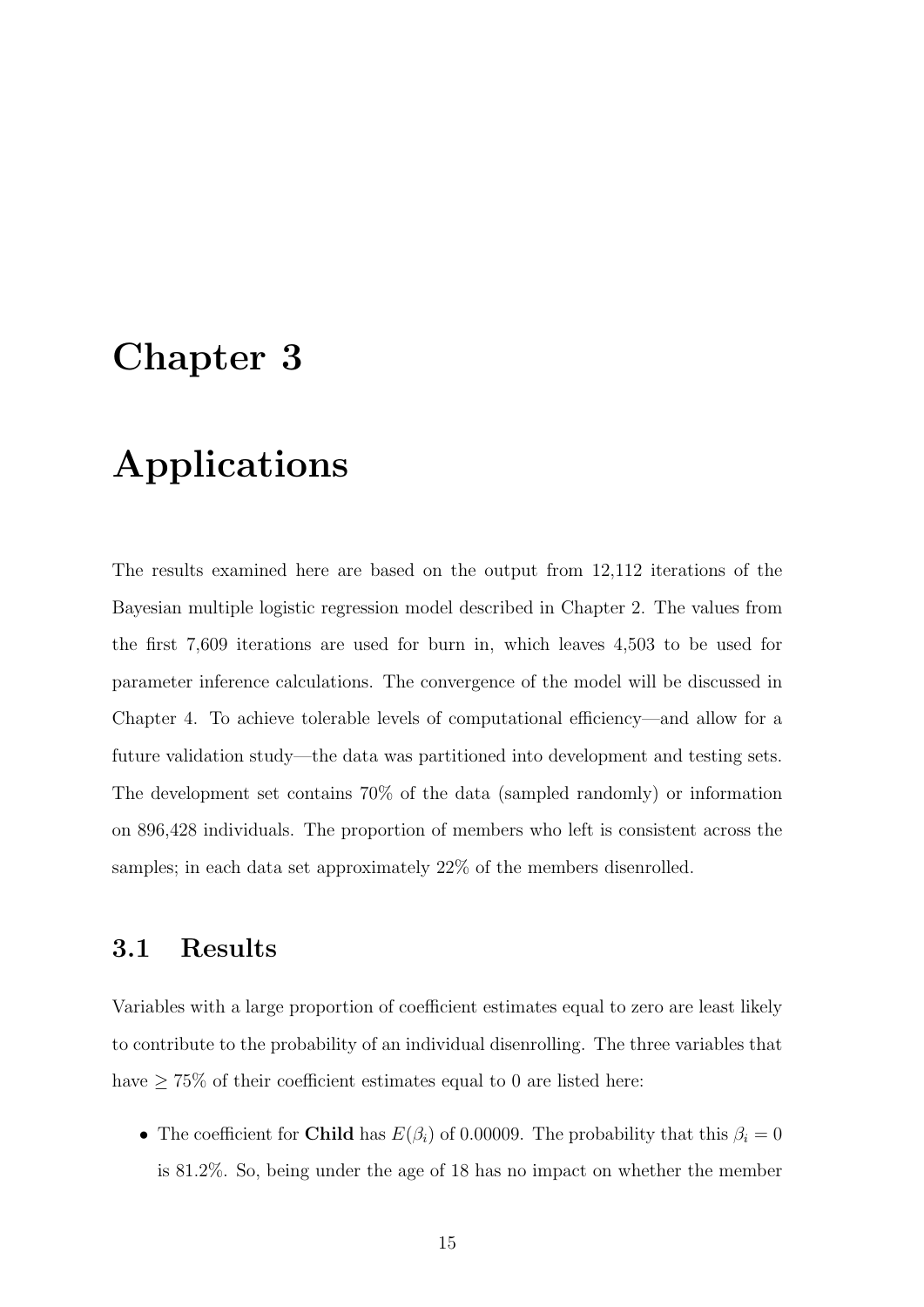disenrolls.

- The coefficient for **Family** has  $E(\beta_i)$  of 0.00018. The probability that this  $\beta_i = 0$ is 80.6%. Belonging to a family contract does not increase your probability of disenrolling. The inverse is not necessarily true since the coefficient estimate was constrained to be greater than or equal to 0. In other words, not belonging to a family contract could increase the probability of disenrollment.
- The coefficient for **Regional** has  $E(\beta_i)$  of 0.00012. The probability that this  $\beta_i = 0$  is 76.4%. This result implies that working for a local employer does not increase the probability of disenrolling. Again, the inverse is not necessarily true.

Variables with no coefficient estimates equal to zero are most likely to contribute to the probability that an individual will disenroll. In addition, the magnitude of their effect on the probability of disenrolling is measured by the mean value of the  $\beta$ estimates. The variables with all (or nearly all) of their coefficient estimates greater than zero are given here.

- ClientLeft has the most influence on the probability that a member will disenroll. For this variable  $E(\beta_i)$  is 1.91 and  $P(\beta_i > 0) = 1$ . This result seems obvious since the individual will no longer have the option of being insured through this provider. There are cases, however, where the individual continues their coverage. This could be due to a variety of reasons such as:
	- the individual changes jobs, or,
	- the employer no longer offers any health insurance benefit, forcing the employee to buy his or her own policy.
- Several County variables have a significant impact on the probability that a member will disenroll. For each of these counties the  $P(\beta_i > 0) = 1$ :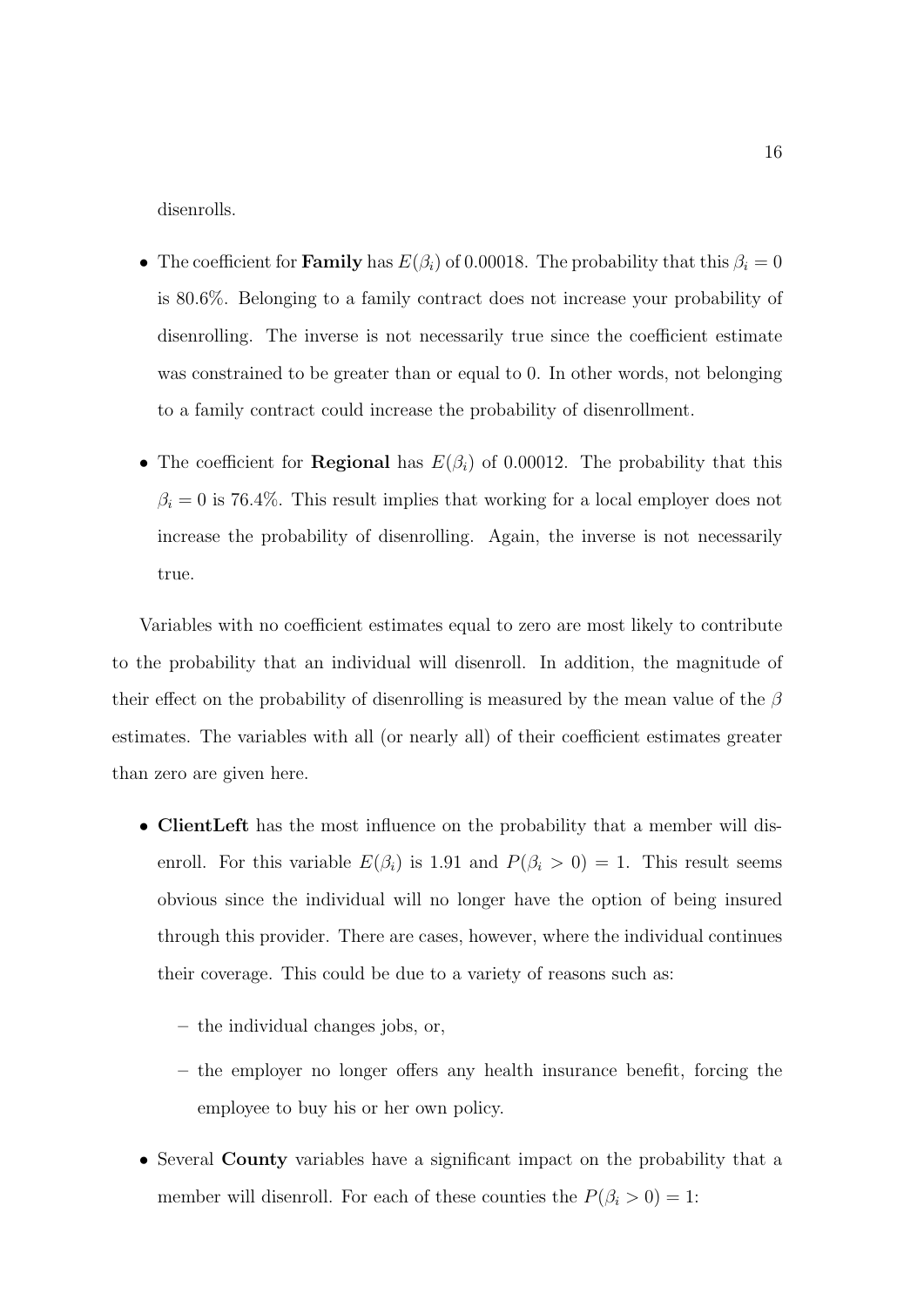| County  | $E(\beta_i)$ | County   | $E(\beta_i)$ |
|---------|--------------|----------|--------------|
| Mercer  | 1.81         | Warren   | 0.51         |
| Beaver  | 0.83         | Somerset | 0.48         |
| Venango | 0.66         | Lawrence | 0.10         |

Further investigation should be done to determine why these counties have a greater impact on disenrollment than others. One possible explanation is that most of the providers in these areas are affiliated with the competitor.

• There are several condition categories, **ACC's**, that increase the probability that an individual will disenroll. For all of these conditions the  $P(\beta_i > 0) = 1$ :

|                                                            | $\text{ACC} \mid E(\beta_i) \parallel$ |                                                                     | ACC $E(\beta_i)$ |
|------------------------------------------------------------|----------------------------------------|---------------------------------------------------------------------|------------------|
| Cardio-Respiratory Disease   1.16   Substance Abuse   1.01 |                                        |                                                                     |                  |
|                                                            |                                        | Vascular Disease $\vert$ 1.15 $\vert$ Mental Disorders $\vert$ 0.14 |                  |

Again, further investigation should be conducted on these variables. A few possible explanations for disenrollment in these cases are that the person became disabled (a debilitating mental disorder or heart condition) or passed away (substance abuse or cardio-respiratory disease).

- Risk indicates whether the employer or the insurer is at risk for the health care expenditures associated with that employer and, hence, how the premiums are calculated. The individuals for which the insurer is at risk are slightly more likely to leave,  $E(\beta_i) = 0.009$  and  $P(\beta_i > 0) = 0.998$ . This could be attributed to the price the insurer sets for these individuals.
- An individual who has no diagnoses during a 12 month period, **Nodiag**=1, is more likely to leave. The mean coefficient estimate for this variable is 0.006 and the  $P(\beta_i > 0) = 0.992$ .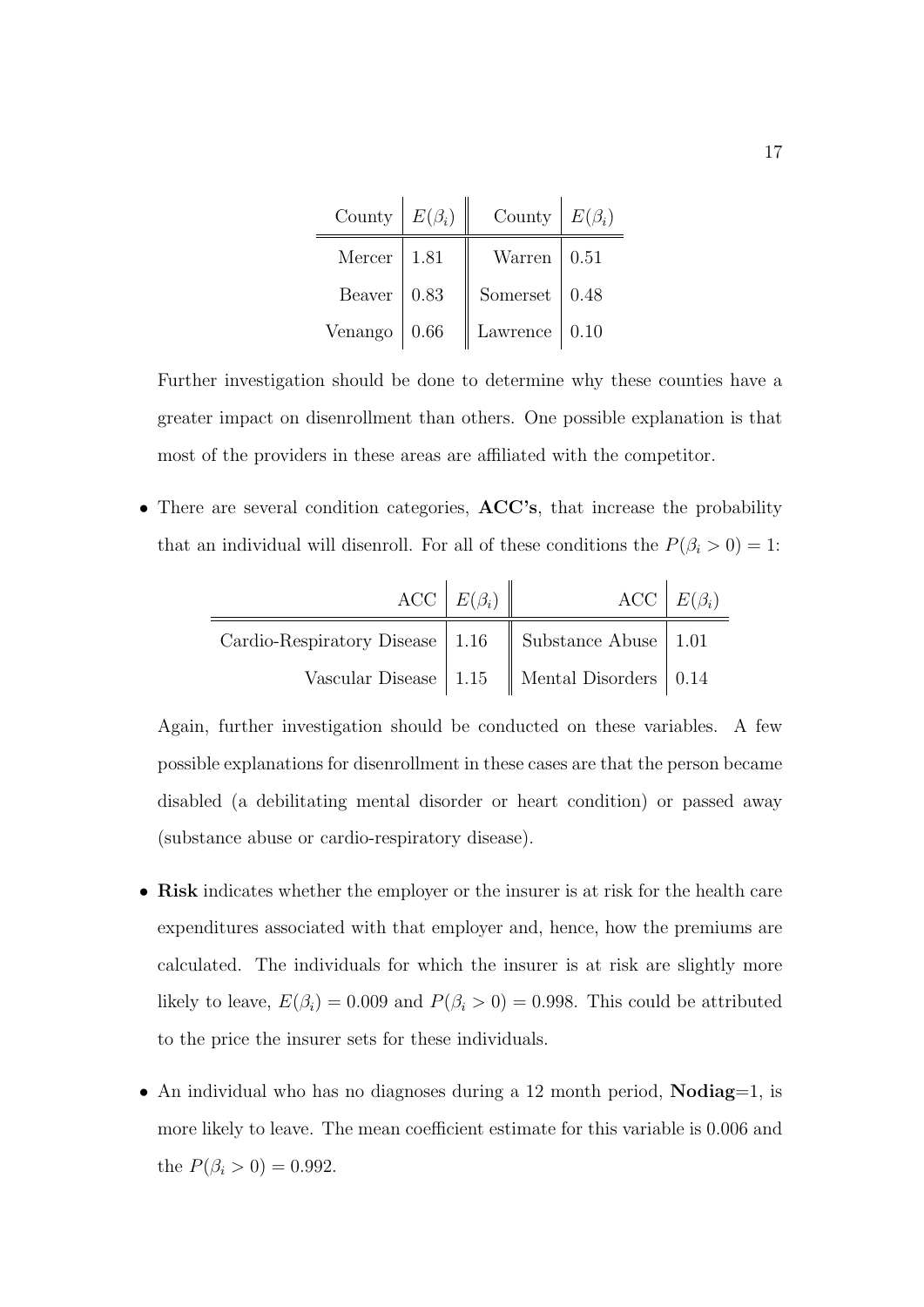The coefficient estimates for the continuous variables are interpreted differently, as these coefficients were allowed to range over the whole set of real numbers (positive and negative values). Each continuous covariate has a different range of plausible values. Hence, the range of values has to be combined with the mean value of the estimate to determine the effect these variables have on the probability of disenrolling. The following is a list of the continuous variables that are most likely (based on the proportion of coefficient estimates equal to zero and the mean value of the estimates) to influence the failure probability.

- Net Payments has an inverse relationship with the probability that an individual will leave. The expected value of  $\beta$  for this variable is very small,  $-0.00001$ , but never assumes a value of zero. The values,  $X_{ij}$  for this covariate range from \$0 to over \$1,000,000 with a mean value of \$1,450 and median of \$312. The range of values the coefficient estimate could take for this variable (as compared to those for a zero-one variable) range from 0 to less than -10. A person with mean annual expenditures would have a coefficient equivalent to -0.01. This result implies that a person with higher annual expenditures is less likely to disenroll than someone with little to no costs.
- The HealthRisk variable has an inverse relationship with the disenrollment probability. The expected value of  $\beta$  for this variable is -0.012, with the vast majority of these estimates less than zero. The prospective health risk score for this sample ranges from 0.088 (healthy) to 89.251 (very ill) with a mean value of 0.97. Because the coefficient for HealthRisk is negative, a person with a high risk score is more likely to disenroll.
- NumProducts, the number of products a member has to choose from, also has an inverse relationship with the probability of disenrolling. The number of products offered ranges from 1 to 10, with a mean of 2.96 and median of 3.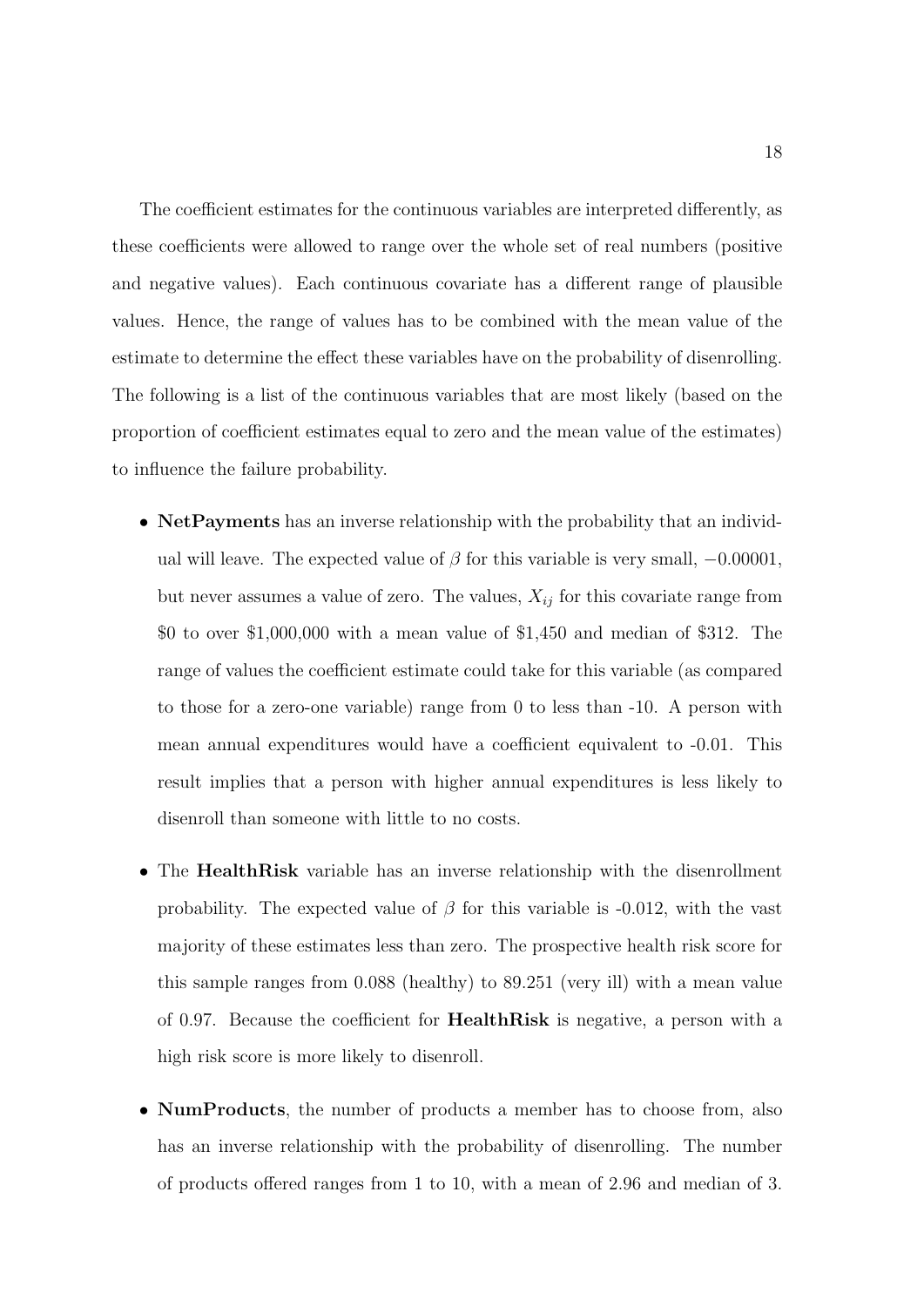Members who had fewer products to choose from are more likely to disenroll than those with multiple offerings  $(E(\beta_i) = -0.13)$ . Combining the range of values with the mean value of the coefficient estimate gives a possible range of -0.13 to -1.3. An individual offered the average number of products would have a coefficient equivalent to  $-0.39$ . The number of products offered can be an indication of the size of the employer, larger employers would be able to offer more selection than smaller employers (where size is measured by the number of employees).

• Age also has a significant impact on the probability that a person will leave,  $E(\beta_i) = -0.01$ . Only members under the age of 60 were included in the data. The mean age of this population is 31, the median is 33. The range of values the coefficient could take (as compared to the coefficients of the zero-one variables) are 0 to -0.60. This means that a younger person is more likely to disenroll than an older person. The equivalent coefficient for an average member is -0.31.

The relevance of these results to the problems the insurer is facing will be discussed further in Chapter 4.

A complete list of the mean estimate for each  $\beta$  and the corresponding proportion of coefficient estimates that were equal to 0 is reported in Appendix C. The first variable listed in Appendix C is the intercept term, the next 7 are the continuous variables, the next 8 are dichotomous variables listed in decreasing order by the number of individuals who possess that characteristic, the next 26 are the individual ACC's, and the last 28 are the individual County variables. The ACC and County variables are also listed in descending order by prevalence.

In order to corroborate the results for the dichotomous variables, the response variable was examined for all individuals corresponding to cases where  $X_{ij} = 1$  for each dichotomous variable  $j = \{8, 9, \ldots, 69\}$ . The proportion of individuals in the data set who disenrolled when  $X_{ij} = 1$  is reported in Appendix D. We would expect that the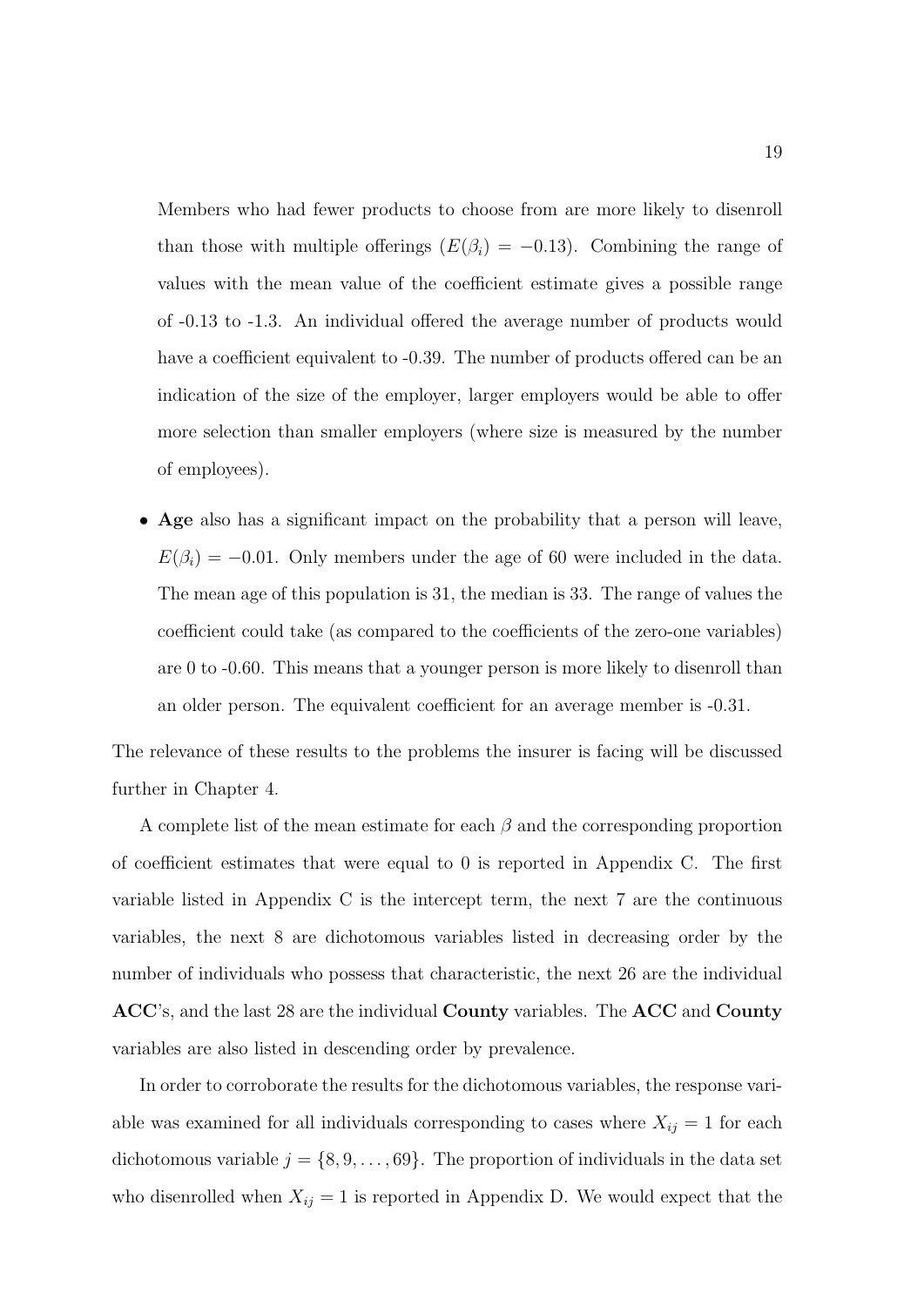variables with the largest proportion of members who disenrolled when  $X_{ij} = 1$  would have the most impact in the model. For instance, the variable ClientLeft contains the largest proportion (56%) of disenrolled members when ClientLeft = 1. The coefficient estimates from the implementation of our model tell us that ClientLeft has the largest impact on the probability of leaving. Another example of the corroboration: Of the individuals classified as children (under the age of 18), 21.37% had a response variable equal to 1. The proportion of the total sample that left is 21.94%, which is close to the proportion of children who left. The coefficient estimate for Child confirms that Child has no influence on the probability of disenrolling.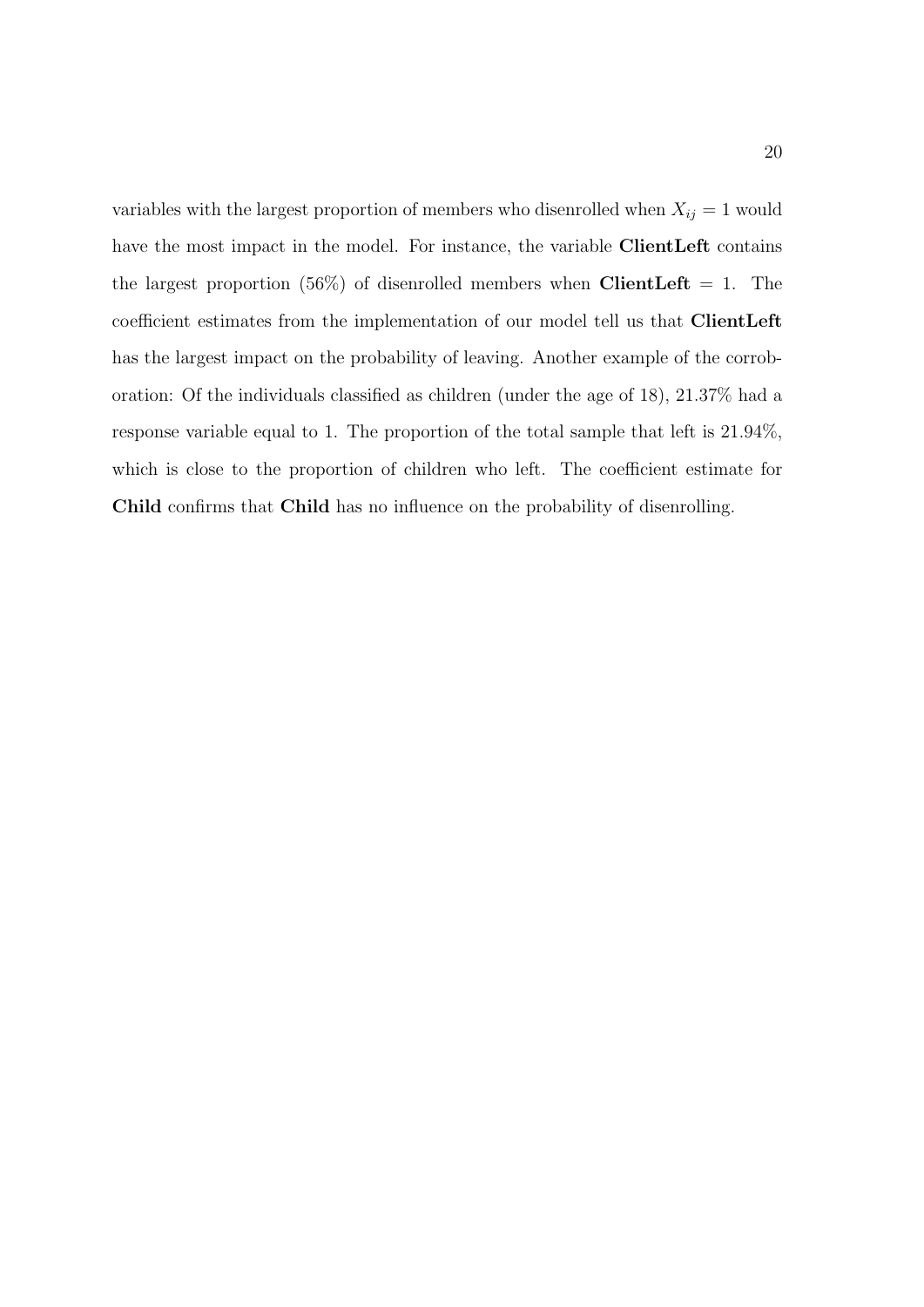## Chapter 4

## Discussion

### 4.1 Summary of Model Relevance

In this research, we have applied a multiple logistic regression model to individual enrollment data obtained from a large health insurance provider. The model allowed

- coefficients for continuous variables to range over the set of real numbers (both positive and negative), but
- restricted coefficients of dichotomous variables to be greater than or equal to zero.

Such a restriction allows for measuring the influence each covariate has on the disenrollment probability, both in terms of the probability of contributing to disenrollment and the magnitude of the contribution. This coefficient specification is easily modelled using a Bayesian approach. The choice of an EOPGM prior distribution on the zero-or-positive coefficients allows for the expert opinion to be incorporated in a straightforward manner. (Although, in this application, the data set is large enough to dominate the prior opinion and hence the inference on  $\beta$ . The contribution of the prior to the log-likelihood sum, as given in Equation 2.2, is  $\langle 1\% \rangle$ .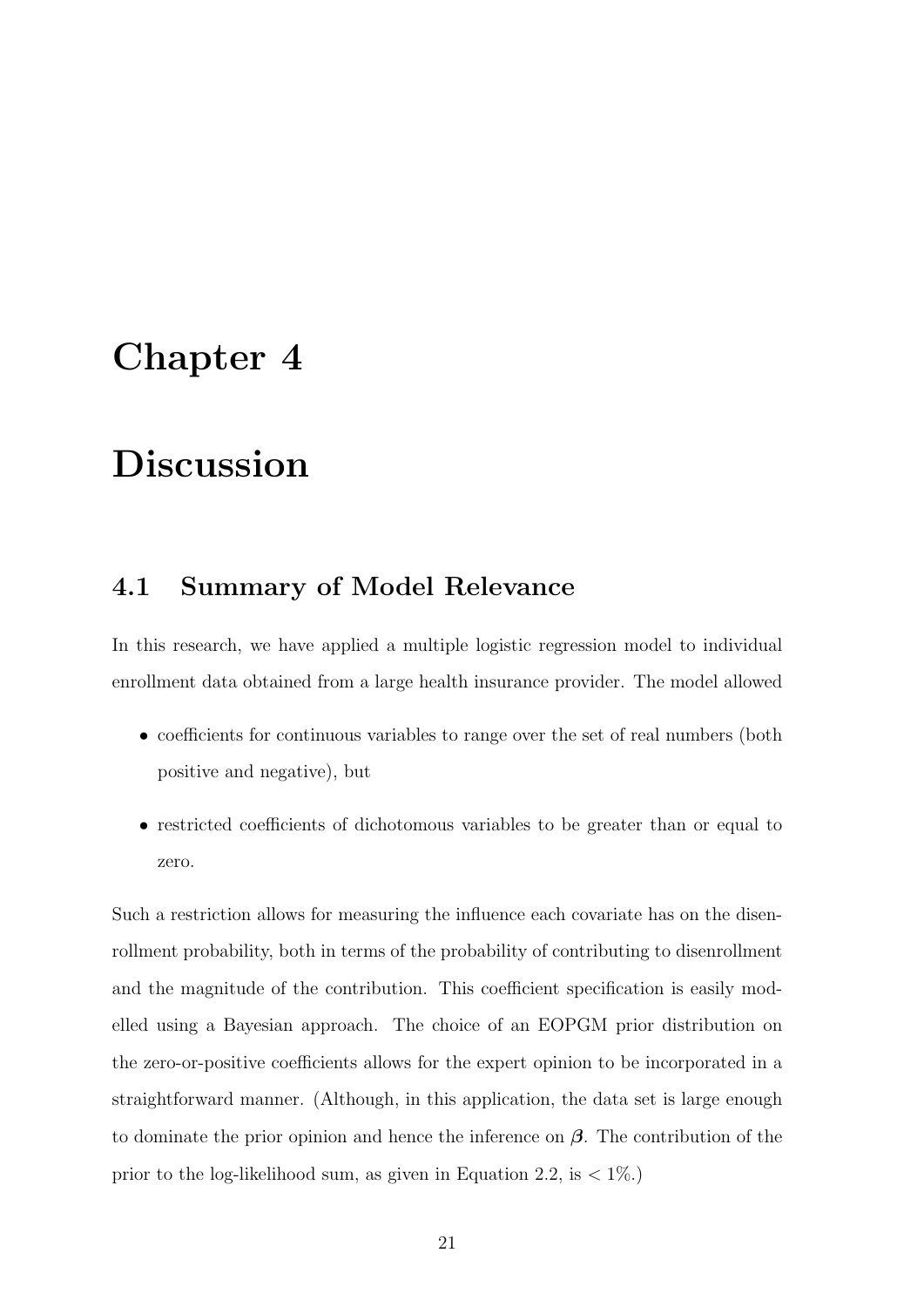The results of this model indicate that the insurer's commercial managed care business may be in a premium death spiral. Recall the death spiral is defined by the cycle of relatively lower cost members disenrolling, causing the average cost per member to increase, which in turn causes the insurer to raise premiums. We now ascertain evidence from our model output in support of these components:

- Several results point toward lower cost members disenrolling:
	- NetPayments has a significant inverse relationship with the probability of disenrollment. This implies that relatively lower cost members are more likely to leave.
	- The member's RiskScore has an inverse relationship with the disenrollment probability. This result implies that a healthier person (a lower risk score) is more likely to disenroll. A healthier person would have lower annual expenditures.
	- The member's  $\bf{Age}$  also has an inverse relationship with the probability of disenrollment. Younger members typically incur lower costs than older members. Therefore, younger members having a higher probability of disenrolling implies that less expensive members are more likely to disenroll.
	- If the covariate Nodiag is equal to 1, the probability of disenrolling increases. Having no diagnoses implies that the member incurred very little, if any, costs during the year. Hence, this result also implies that members with low costs are more likely to disenroll.
- Low cost members disenrolling will cause the average cost per member to increase if the insurer does not enroll new low cost members to replace those that left. The insurer's base enrollment has been decreasing over the past few years so it is not probable that the new membership is offsetting the effect of lower cost members leaving.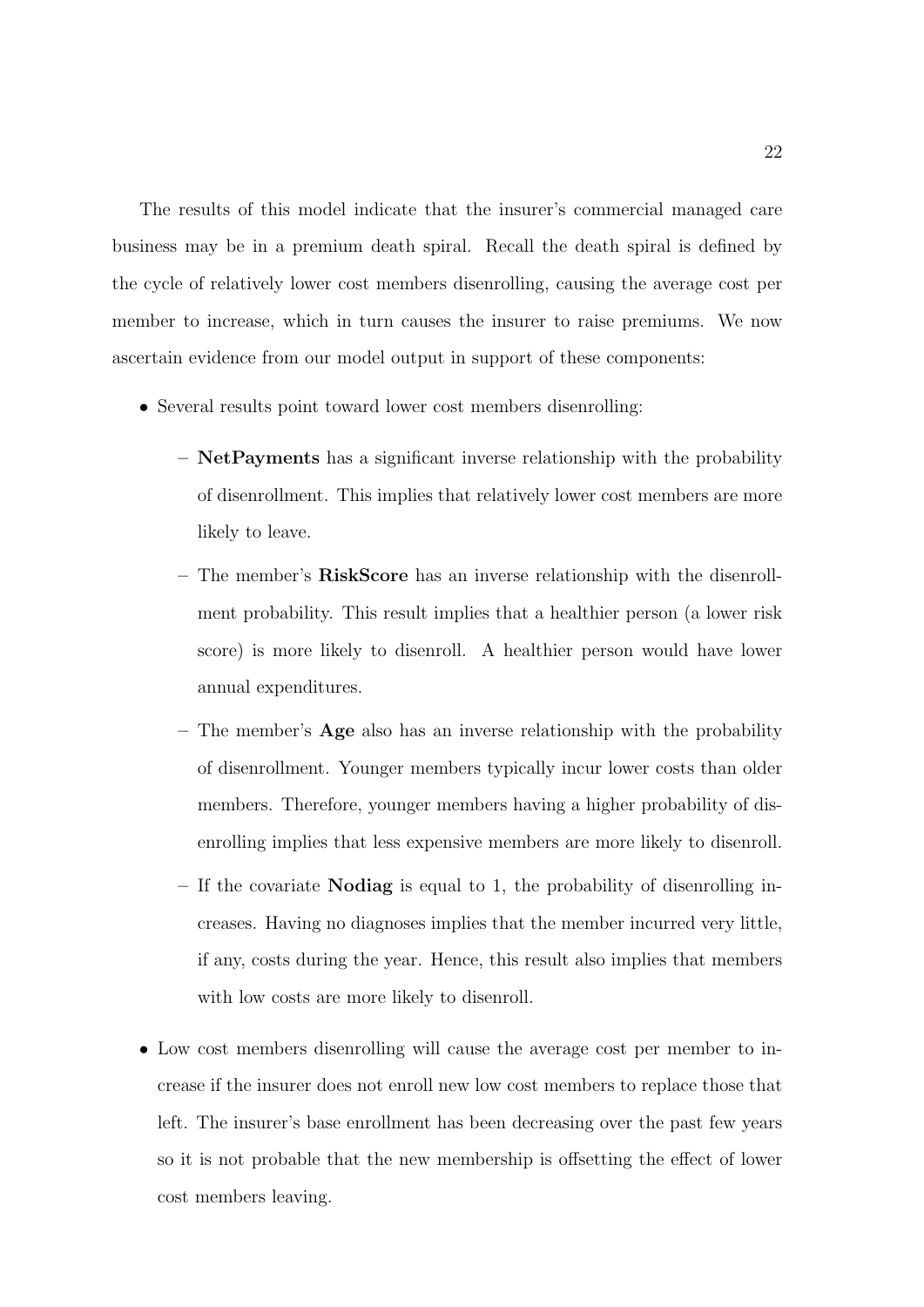• It is widely known that the insurer has been raising premiums by 20% or more each year. The coefficient estimate for Risk indicates that members the insurer is at risk for are more likely to leave. The premium amount for these individuals is based on the cost trend for all members of the insurance plan while the premium amount for members whose employer is at risk for their expenses is based solely on the expenses those employees incur. So, the effect of adverse selection would impact the premium charged to members for which the insurer is at risk, not those for which the employer is responsible.

The same model parameters would have to be estimated for previous and future time periods to be able to state definitively that the insurer is in a premium death spiral. If the results of the model are not replicated for other time periods, the adverse selection that occurred here could be considered a one time event and the insurer may not be in the midst of a death spiral. Although, other informal studies in which the author has been involved indicate that the cycle of events that define a premium death spiral started before June 2001 and promise to continue through 2004.

In order for the insurance company to use any of the results reported herein to improve profitability, many different departments would have to be convinced of the model's accuracy and dependability. As with many organizations, the majority of employees do not have an extensive statistical or mathematical background. These people may have trouble accepting results that are different from or in opposition to common beliefs about the industry.

Assuming the right people are convinced of the impact the results of this model could have, many positive actions could be taken to gain back some market share and increase profitability. One of the easier measures to implement that could increase enrollment would be for the marketing department to turn their focus to the demographic and geographic factors most likely to increase the probability of disenrollment. Actuaries could use the model to predict which members will still be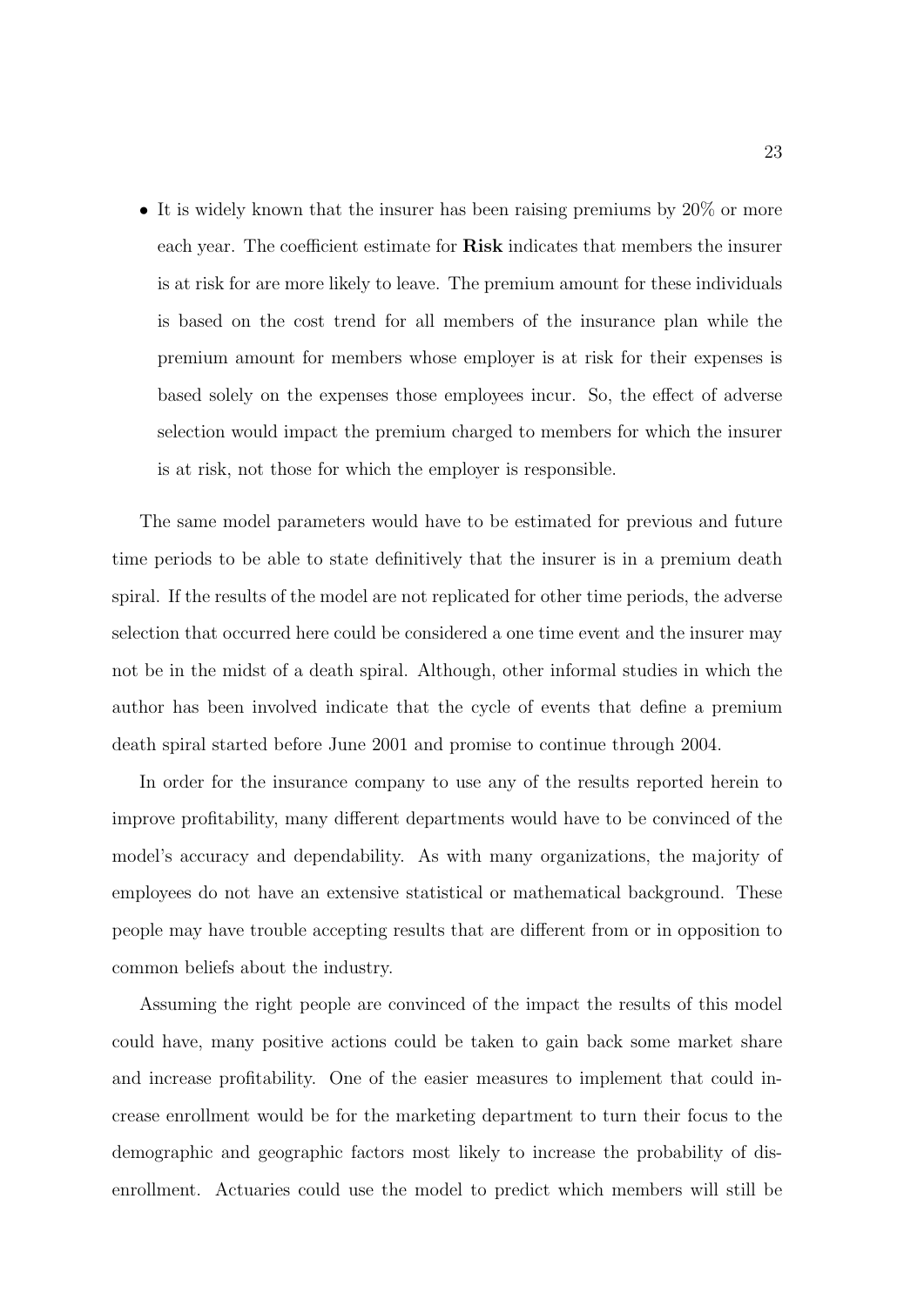enrolled during the next time period so that they could set more accurate premiums. Many other marketing, medical management, and pricing policy efforts could be improved by combining the results from this model with their current processes.

### 4.2 Convergence

Because the data matrix examined here is so large—896,428 rows by 70 columns the processing time for one update of  $\beta$  takes approximately 2.75 minutes. This time includes all of the measures taken to improve efficiency. To complete one update of the entire  $\beta$  vector, the program must compute the log likelihood function 70 times. The log likelihood function calculates  $g(\mathbf{X}_i, \boldsymbol{\beta})$  given by Equation 1.3 for each i, where  $i = 1, \ldots, n$  and n is the number of rows in the data set. In order to reduce the number of iterations completed by the log likelihood function, a streamlined log likelihood function was called for the variables with the fewest number of ones. Such streamlining was possible because for variables composed of mostly zeroes, the only difference between the log likelihood calculation for the current versus the proposed  $\beta_i$  is the value of the proposed  $\beta_i$ . If the value of the variable is 0 the result of  $g(\mathbf{X}_i, \boldsymbol{\beta})$  will be the same for the current and proposed values of  $\beta_i$ . Hence, those rows can be excluded from the calculation. Computer memory constraints allowed for this more efficient log likelihood calculation to be applied to the estimation of 30 of the 70 coefficients.

This program was tested on two differed Unix servers. The difference in run time between the two servers was significant. The university's server took at least 10 times as long to update the  $\beta$  vector as compared to the server owned by the insurance company. This improvement was observed despite the fact that the insurance company's server only allows a process to use a maximum of 25% of its CPU.

Ideally, we would have liked to run the program for a longer time period to better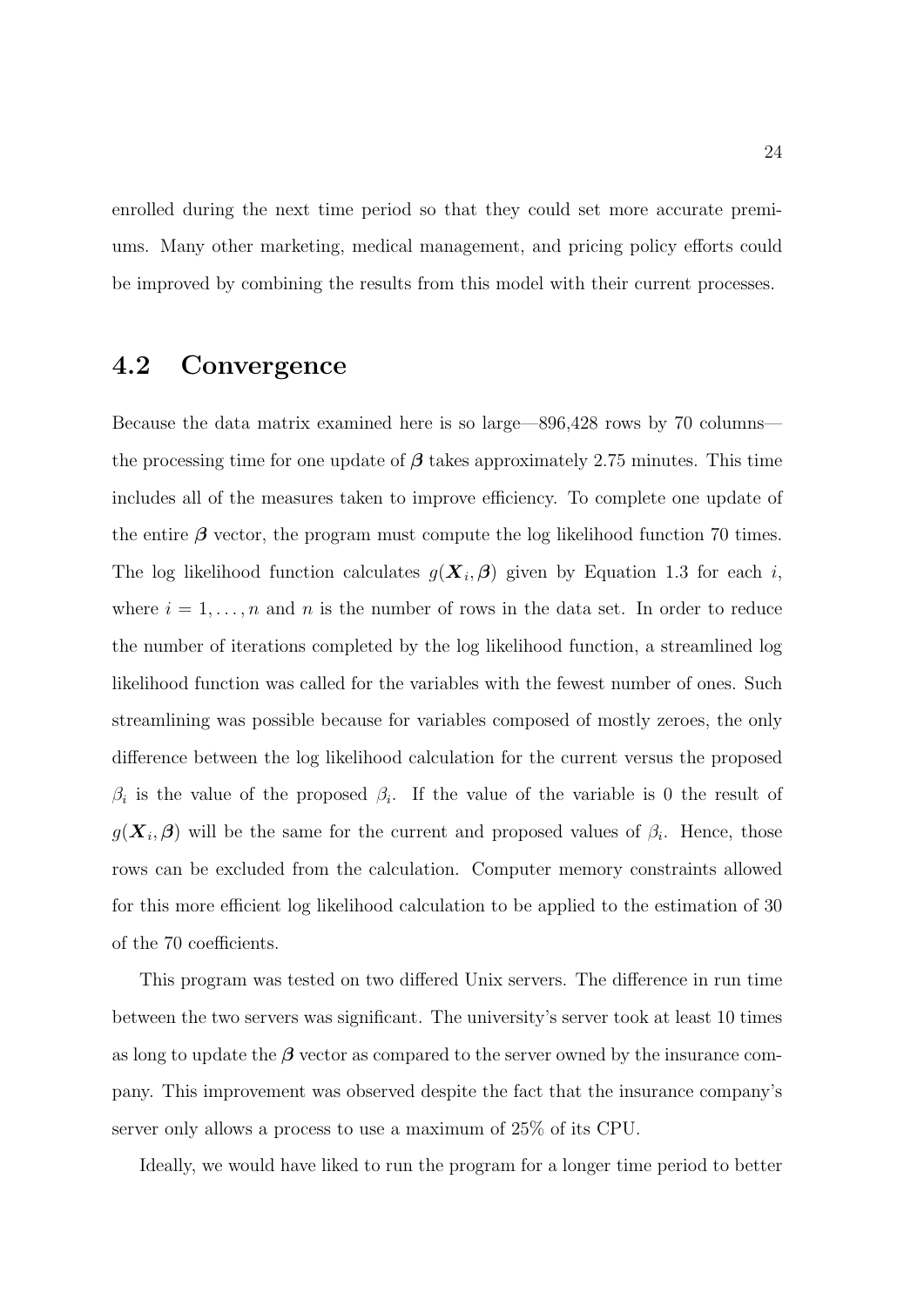ascertain the convergence of the Markov Chain Monte Carlo algorithm. Time constraints only allowed for the completion of 12,112 iterations. The first 7,609 estimates were used for burn in and are excluded from all parameter inference calculations.

### 4.3 Future Analyses

Based on the results of this model, our analysis could continue in many different directions. The ideas mentioned here are certainly not inclusive but could provide further insight into the underlying causes of the insurer's current enrollment and profitability issues. Separate models could be built for different segments of the population. For instance, a model could be built to determine the variables that influence disenrollment at the client level rather than the individual level. Another model could be constructed to determine the factors that influence a member's choice of product in an effort to predict movement between products offered by the same insurer. Yet another study could be conducted to determine whether the size of the client, estimated here by NumProducts, influences member disenrollment.

Another area for future work lies in improving the computational efficiency of this and other similar models that analyze large amounts of data. Increasing iteration speed and decreasing time to convergence are desirable improvements to the current model.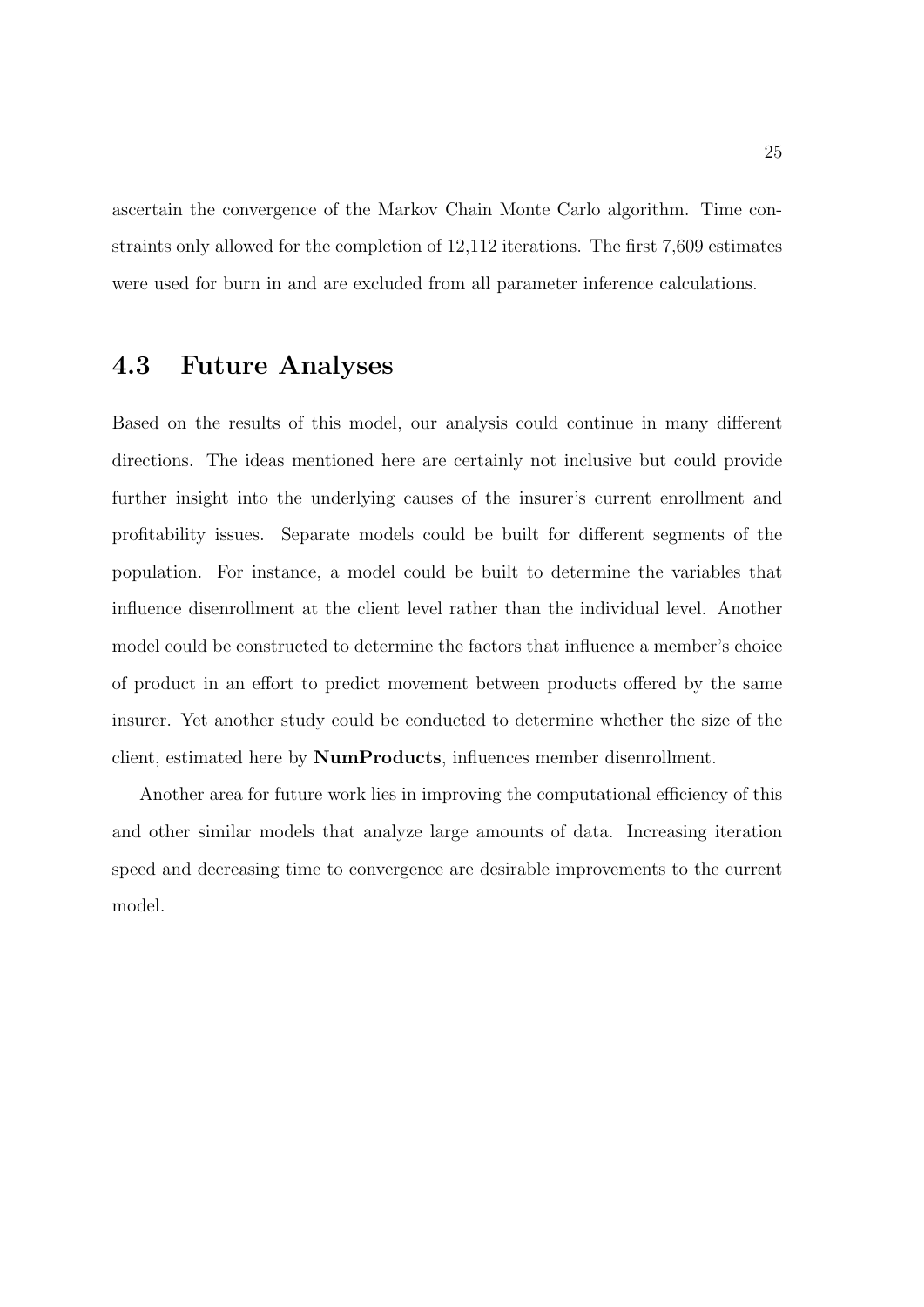## References

Draper, D. A., J. F. Hoadley, J. Mittler, S. Kuo, G. J. Bazzoli, P. J. Cunningham, and L. M. Nichols, L. J. Conwell. 2003. "Health care cost concerns intensify in Little Rock". Center for Studying Health System Change, Community Report no. 8.

Gilks, W. R., S. Richardson, and D.J. Speigelhalter. 1996. Markov Chain Monte Carlo in Practice. London: Chapman and Hall.

Graves, T.L. and J.C. Kern. 2003. "Software testing and reliability modelling for Army Systems." Los Alamos National Laboratory Report LA-UR-03-0077.

Healthinsurance.info. 2002-2003. "Adverse selection and cream skimming."

Sutton, H., R. Feldman, and B. Dowd. 2002. "Disruption of a managed competition environment by low-ball premium bids: The Minnesota state employees group insurance program." Division of Health Services Research and Policy, University of Minnesota School of Public Health.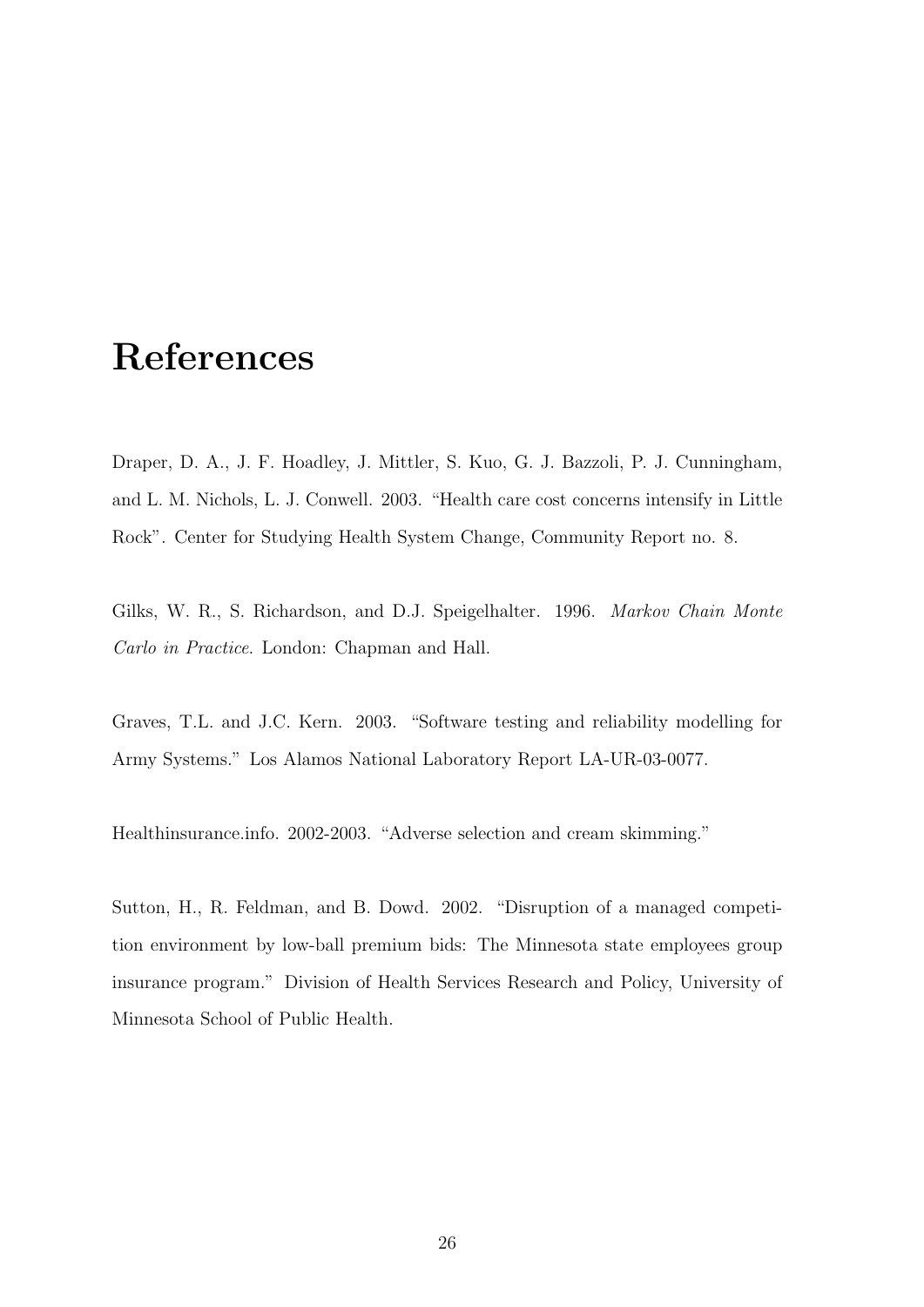# Appendix A

#### Initial Values:  $\beta$ (0) i

| $\dot{i}$      | Estimate   | $\dot{i}$ | Estimate | $\dot{i}$ | Estimate | $\dot{i}$ | Estimate | $\dot{i}$ | Estimate |
|----------------|------------|-----------|----------|-----------|----------|-----------|----------|-----------|----------|
| $\overline{0}$ | 0.0171     | 14        | 0.1501   | 28        | 0.0611   | 42        | 0.0096   | 56        | 0.7371   |
| $\mathbf{1}$   | 0.0270     | 15        | 0.0092   | 29        | 0.0599   | 43        | 0.0222   | 57        | 0.0566   |
| $\overline{2}$ | 0.0002     | 16        | 0.0089   | 30        | 0.1113   | 44        | 0.1699   | 58        | 0.4598   |
| 3              | 0.0001     | 17        | 0.0143   | 31        | 0.0111   | 45        | 1.4496   | 59        | 0.0783   |
| $\overline{4}$ | 0.0140     | 18        | 0.0457   | 32        | 0.0415   | 46        | 0.1560   | 60        | 0.0223   |
| $\overline{5}$ | 0.0917     | 19        | 0.0054   | 33        | 0.7303   | 47        | 0.0531   | 61        | 0.2474   |
| 6              | 0.0272     | 20        | 0.0086   | 34        | 0.0462   | 48        | 0.0864   | 62        | 0.0752   |
| $\overline{7}$ | 0.0826     | 21        | 0.0099   | 35        | 0.0591   | 49        | 0.3443   | 63        | 0.2275   |
| $8\,$          | 0.0551     | 22        | 0.0169   | 36        | 0.0550   | 50        | 0.2973   | 64        | 0.0342   |
| 9              | 0.6994     | 23        | 0.0183   | 37        | 0.0284   | 51        | 0.3673   | 65        | 0.2161   |
| 10             | 0.5651     | 24        | 0.1129   | 38        | 0.4568   | $52\,$    | 0.1677   | 66        | 0.0829   |
| 11             | $0.0087\,$ | 25        | 0.1253   | 39        | 0.0414   | 53        | 0.5433   | 67        | 0.2772   |
| 12             | 0.8084     | 26        | 0.0213   | 40        | 0.0913   | 54        | 0.0463   | 68        | 0.7515   |
| 13             | 0.0611     | 27        | 0.0026   | 41        | 0.5346   | $55\,$    | 0.0974   | 69        | 0.0688   |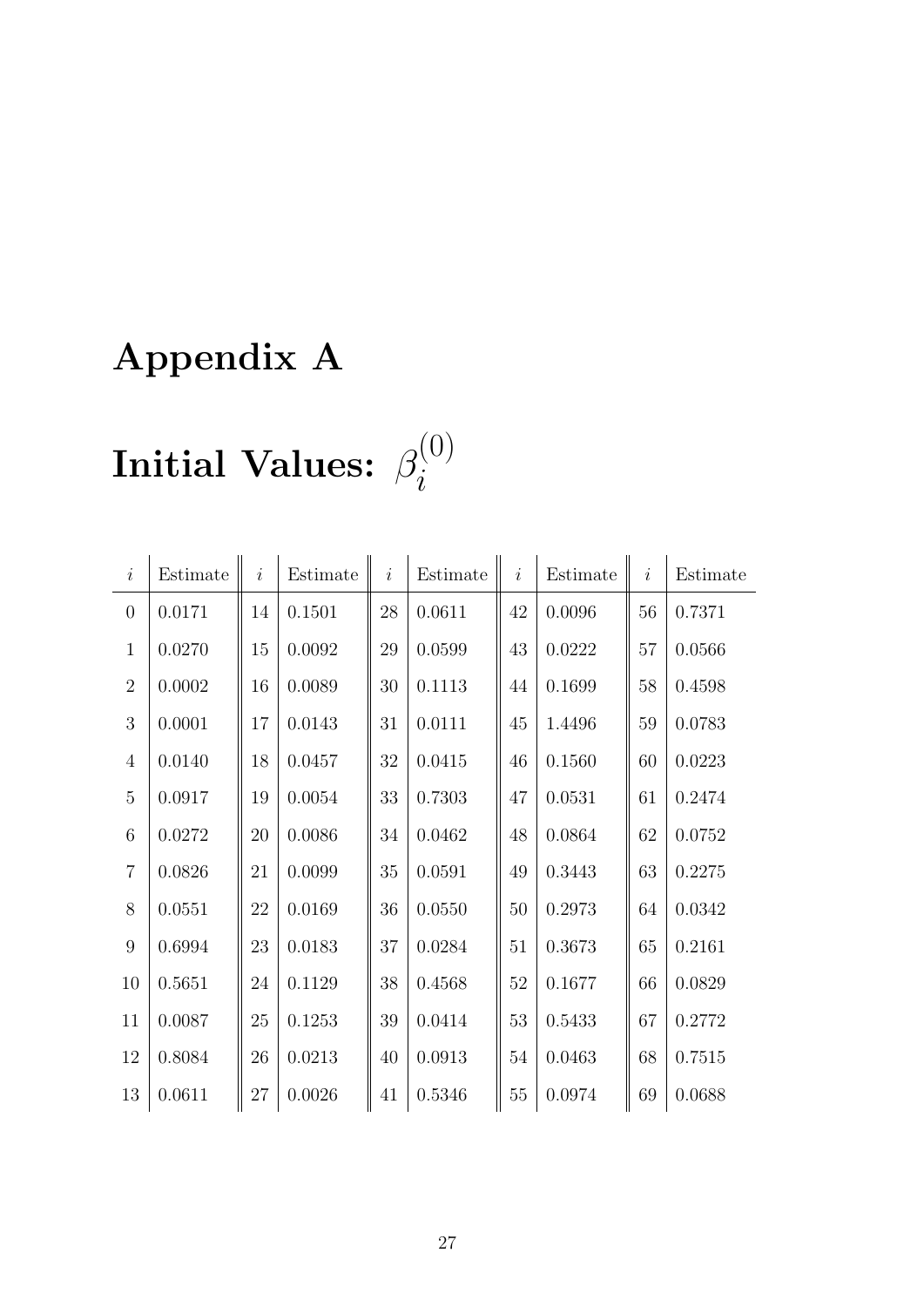# Appendix B

# Expert Values

| $\it i$        | $q_i$   | $\dot{i}$ | $q_i$     | $\dot{i}$ | $q_i$     | $\dot{i}$ | $\mathfrak{q}_i$ | $\dot{i}$ | $\mathfrak{q}_i$ |
|----------------|---------|-----------|-----------|-----------|-----------|-----------|------------------|-----------|------------------|
| $\mathbf{1}$   | 0.9     | 15        | 0.7       | 29        | $\rm 0.3$ | 43        | 0.5              | $57\,$    | 0.7              |
| $\sqrt{2}$     | 0.7     | 16        | 0.5       | 30        | 0.3       | 44        | 0.3              | 58        | 0.3              |
| 3              | 0.9     | 17        | 0.5       | 31        | 0.5       | $45\,$    | 0.9              | 59        | 0.3              |
| $\overline{4}$ | 0.7     | 18        | 0.5       | 32        | 0.5       | 46        | 0.3              | 60        | 0.5              |
| $\bf 5$        | $0.7\,$ | $19\,$    | 0.7       | 33        | 0.3       | 47        | 0.5              | 61        | 0.3              |
| $\,$ 6 $\,$    | 0.7     | 20        | 0.5       | 34        | 0.7       | 48        | 0.3              | 62        | 0.5              |
| $\overline{7}$ | 0.3     | 21        | 0.5       | $35\,$    | 0.3       | 49        | 0.5              | 63        | 0.3              |
| 8              | 0.7     | 22        | 0.7       | 36        | 0.3       | 50        | 0.3              | 64        | 0.5              |
| $\overline{9}$ | 0.9     | 23        | $0.5\,$   | 37        | 0.5       | 51        | 0.3              | 65        | 0.5              |
| 10             | 0.9     | 24        | 0.3       | $38\,$    | 0.3       | 52        | 0.3              | 66        | 0.3              |
| 11             | 0.5     | 25        | $0.5\,$   | 39        | 0.7       | 53        | 0.5              | 67        | 0.3              |
| $12\,$         | 0.7     | 26        | 0.5       | 40        | 0.3       | 54        | 0.3              | 68        | 0.3              |
| $13\,$         | 0.5     | 27        | $\rm 0.3$ | 41        | 0.3       | $55\,$    | $\rm 0.3$        | 69        | 0.3              |
| 14             | 0.9     | 28        | $0.5\,$   | 42        | $0.3\,$   | 56        | 0.3              |           |                  |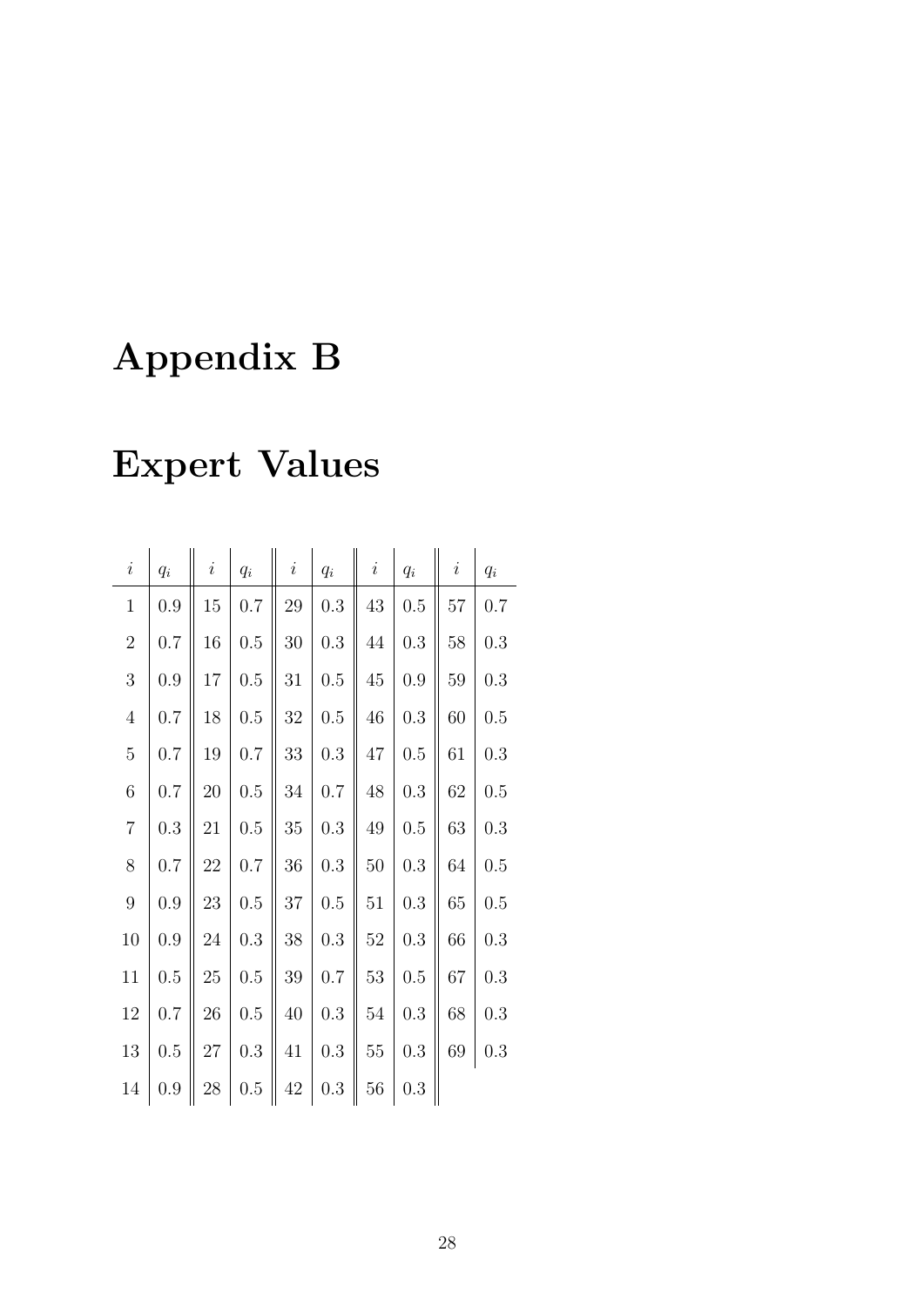# Appendix C

# Table of Estimates

| Variable Name              | Mean Value | Proportion of Estimates Equal to 0 |
|----------------------------|------------|------------------------------------|
| Intercept                  | 1.69211    | $\overline{0}$                     |
| Prospective HealthRisk     | $-0.01234$ | $\theta$                           |
| Copay                      | $-0.00006$ | $\theta$                           |
| Number of Months Eligible  | $-0.11943$ | $\theta$                           |
| Annual Expenditures        | $-0.00001$ | $\theta$                           |
| Age                        | $-0.01198$ | $\theta$                           |
| Product                    | $-0.01968$ | $\overline{0}$                     |
| Number of Products Offered | $-0.12816$ | $\overline{0}$                     |
| Family                     | 0.00018    | 0.806                              |
| Regional                   | 0.00012    | 0.764                              |
| Risk                       | 0.00877    | 0.002                              |
| Male                       | 0.00142    | 0.530                              |
| Child                      | 0.00009    | 0.812                              |
| No Diagnoses               | 0.00620    | 0.008                              |
| Spouse                     | 0.00408    | 0.268                              |
| Client Cancelled           | 1.90995    | $\overline{0}$                     |
| ACC's:                     |            |                                    |
| Ears Nose & Throat         | 0.00052    | 0.691                              |
| Musculoskeletal            | 0.00385    | 0.304                              |
| Skin Related               | 0.00384    | 0.309                              |
| Metabolic                  | 0.00380    | 0.302                              |
| Heart                      | 0.00369    | 0.345                              |
| Gastrointestinal           | 0.00376    | 0.311                              |
| Genital System             | 0.00406    | 0.292                              |
| Lung                       | 0.00392    | 0.294                              |
| Infectious & Parasitic     | 0.00356    | 0.318                              |
| Mental Disorder            | 0.14339    | $\overline{0}$                     |
| ${\rm Eye}$                | 0.00390    | 0.311                              |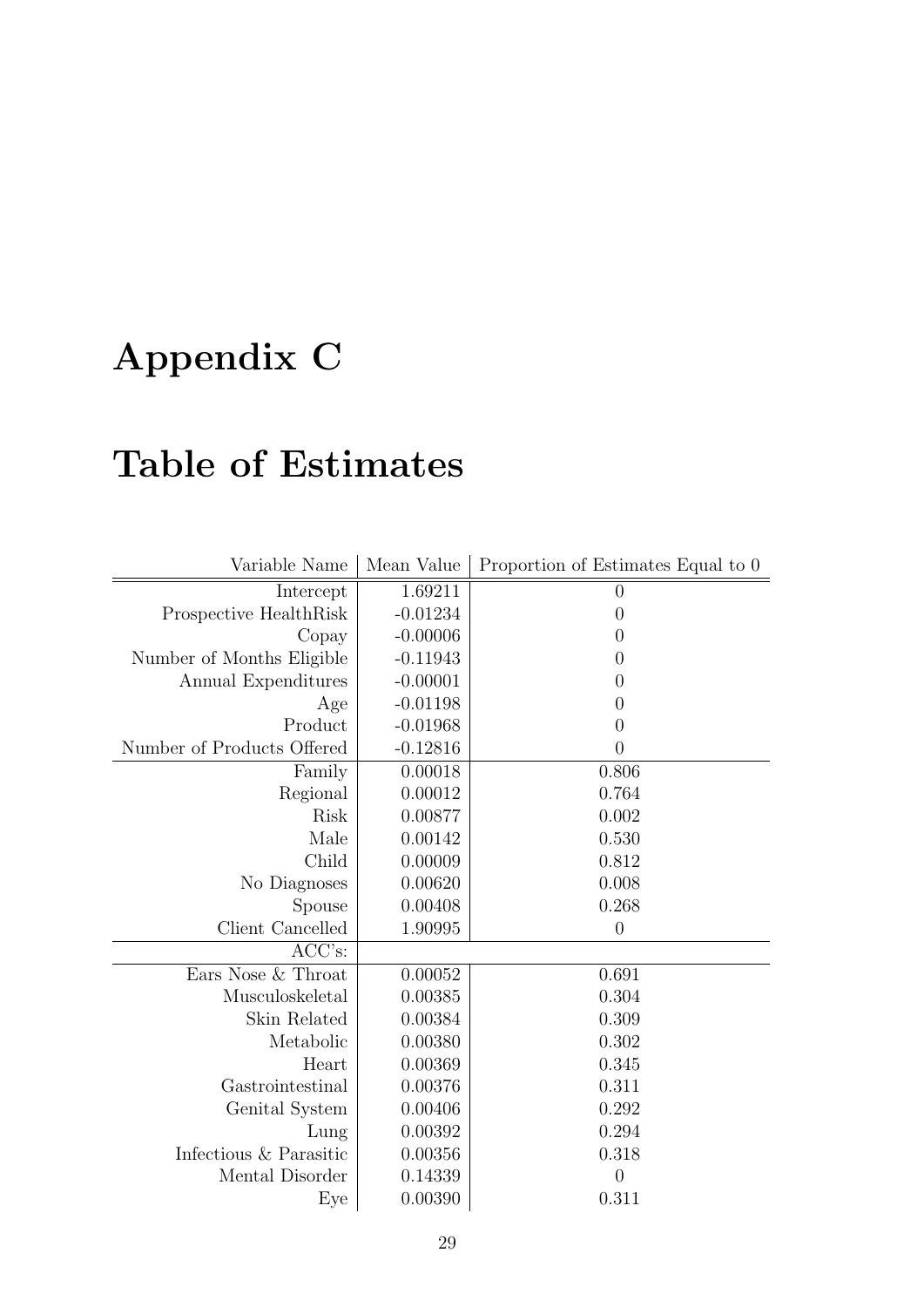| Variable Name            | Mean Value | Proportion of Estimates Equal to 0 |
|--------------------------|------------|------------------------------------|
| ACC's (continued)        |            |                                    |
| Uncertain Neoplasm       | 0.00391    | 0.286                              |
| Neurological             | 0.00398    | 0.306                              |
| Urinary System           | 0.00379    | 0.298                              |
| Diabetes                 | 0.00417    | 0.261                              |
| Hematological            | 0.00388    | 0.303                              |
| Malignant Neoplasm       | 0.00388    | 0.265                              |
| Pregnancy Related        | 0.00168    | 0.013                              |
| Vascular Disease         | 1.14930    | $\overline{0}$                     |
| Substance Abuse          | 1.01289    | $\overline{0}$                     |
| Neonates                 | 0.19817    | 0.050                              |
| Liver Disease            | 0.00395    | 0.289                              |
| Developmental Disorder   | 0.00377    | 0.326                              |
| Cerebro-Vascular Disease | 0.00390    | 0.304                              |
| Cognitive Disorder       | 0.00386    | 0.309                              |
| Cardio-Respiratory       | 1.15581    | $\boldsymbol{0}$                   |
| Counties                 |            |                                    |
| Westmoreland County      | 0.00385    | 0.305                              |
| Erie County              | 0.00401    | 0.289                              |
| <b>Butler County</b>     | 0.00383    | 0.312                              |
| Washington County        | 0.00404    | 0.285                              |
| Beaver County            | 0.82910    | $\overline{0}$                     |
| Cambria County           | 0.00374    | 0.312                              |
| <b>Fayette County</b>    | 0.00393    | 0.309                              |
| <b>Blair County</b>      | 0.00485    | 0.186                              |
| Armstrong County         | 0.00401    | 0.300                              |
| Mercer County            | 1.80536    | $\overline{0}$                     |
| Indiana County           | 0.00404    | 0.300                              |
| Lawrence County          | 0.09738    | $\boldsymbol{0}$                   |
| Somerset County          | 0.48232    | $\overline{0}$                     |
| Crawford County          | 0.00383    | 0.309                              |
| Jefferson County         | 0.00367    | 0.262                              |
| Clearfield County        | 0.00384    | 0.255                              |
| Elk County               | 0.00373    | 0.314                              |
| Clarion County           | 0.00409    | 0.290                              |
| McKean County            | 0.00384    | 0.274                              |
| Warren County            | 0.50781    | $\overline{0}$                     |
| Venango County           | 0.65666    | 0                                  |
| Bedford County           | 0.00393    | 0.227                              |
| Greene County            | 0.00394    | 0.245                              |
| Huntingdon County        | 0.00384    | 0.243                              |
| Cameron County           | 0.00398    | 0.288                              |
| Potter County            | 0.00387    | 0.316                              |
| Centre County            | 0.00383    | 0.260                              |
| Forest County            | 0.00398    | 0.300                              |

Variable Name | Mean Value | Proportion of Estimates Equal to 0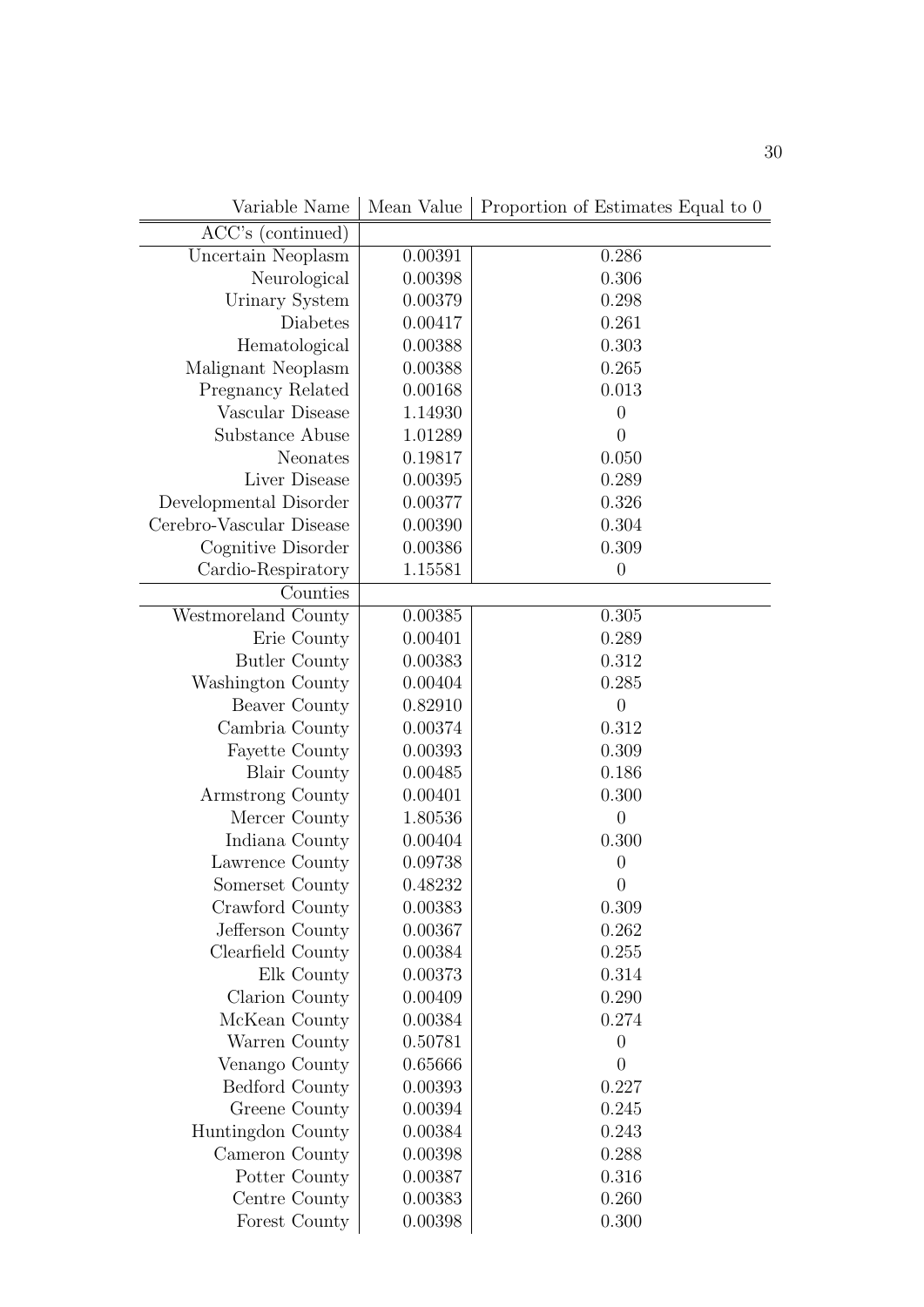# Appendix D

# Actual Proportion of Members Who Left When  $X_{ij} = 1$

Total Sample Proportion  $= 0.2194$ .

| Variable Name            | Proportion |
|--------------------------|------------|
| Client Cancelled         | 0.5620     |
| Beaver County            | 0.3151     |
| Centre County            | 0.3067     |
| Warren County            | 0.2918     |
| Cardio-Respiratory       | 0.2818     |
| Substance Abuse          | 0.2777     |
| Mercer County            | 0.2773     |
| <b>Blair County</b>      | 0.2710     |
| No Diagnoses             | 0.2684     |
| <b>Pregnancy Related</b> | 0.2589     |
| Venango County           | 0.2526     |
| Risk Rated               | 0.2469     |
| Cognitive Disorder       | 0.2423     |
| Jefferson County         | 0.2420     |
| Clearfield County        | 0.2361     |
| Mental Disorder          | 0.2268     |
| Developmental Disorder   | 0.2197     |
| Male                     | 0.2195     |
| Neonates                 | 0.2153     |
| Liver Disease            | 0.2142     |
| Child                    | 0.2137     |
| Urinary System           | 0.2137     |